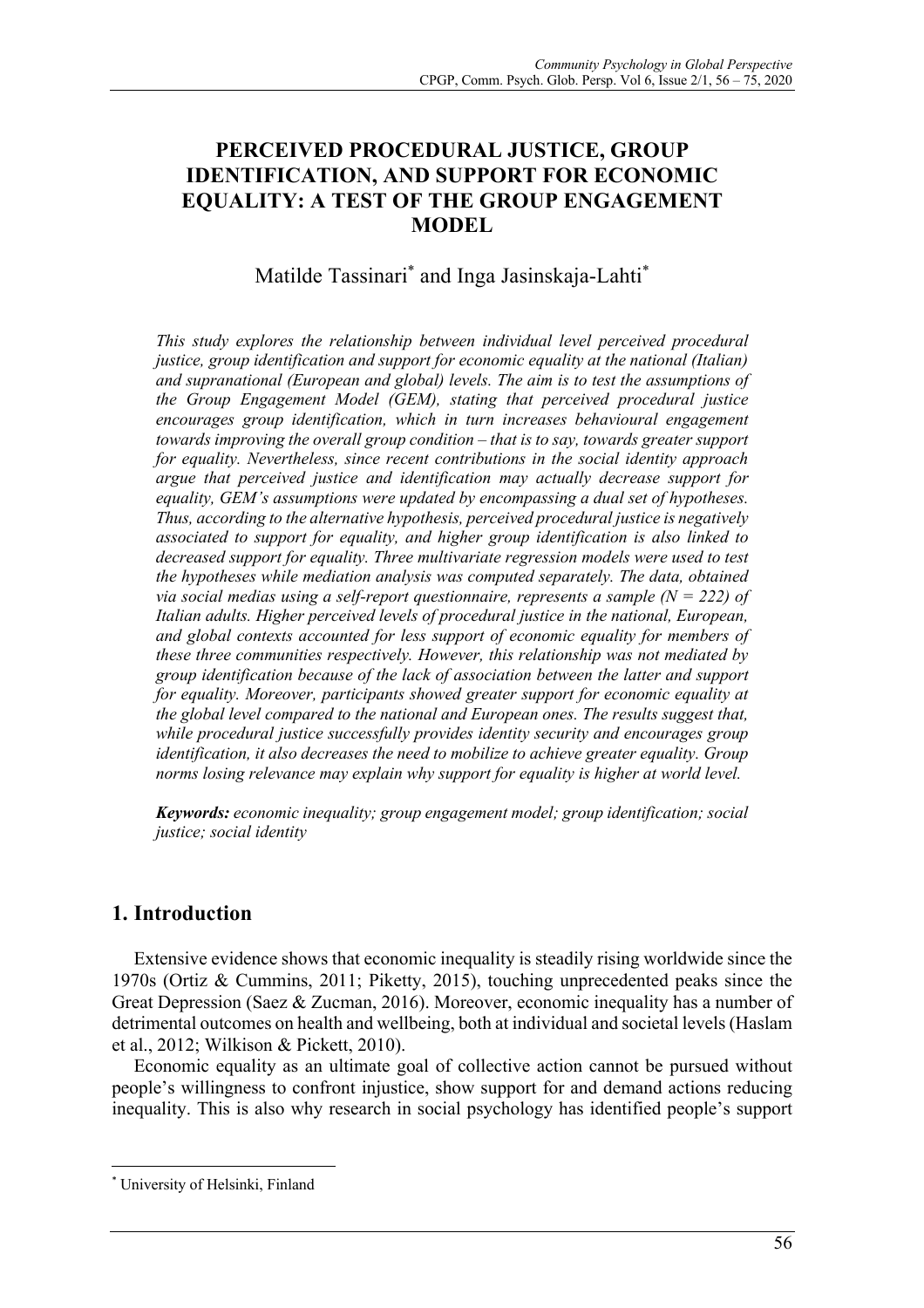for economic inequality as the missing link between the phenomenon itself and its experience and perpetration (e.g., Piff et al., 2020; Sharif et al., 2016).

Despite emerging research outlining the Social Identity Approach (SIA, Tajfel, 1978; Tajfel & Turner, 1979) as a preferential lens through which the effects of economic inequality can be observed (Jetten et al., 2017b), little attention has been paid to the mechanisms underlying the relationships between perceived (in)justice, social identity, and support for inequality. Evidence coming from organizational identification literature based on SIA hints that group identification may mediate the influence of perceived justice on support for equality (Tyler & Blader, 2003), the latter being intended as a way to enhance the ingroup's condition. At the same time, the most recent research on the role of group identification in pro-group behaviors from both organisational (Blader et al., 2017) and intergroup relations (Jasinskaja-Lahti et al., 2018) contexts suggests that group identification may act as a double-edged sword, mobilising and demobilising support for equality depending on whether it's conceived as an attempt to pursue greater justice or not.

We therefore aim at addressing the substantial gap in research when it comes to inequality-attenuating mechanisms by testing a mediation model of the relationships between perceived justice, group identification, and support for economic equality that relies on organizational identification and intergroup relations research. Our model revolves around group identification as a mediating factor explaining the relationship between perceived procedural justice and support for economic inequality. Based on the Group Engagement Model (Tyler & Blader, 2003), we expect that greater perceived justice is associated with stronger ingroup identification, which is further related to one's support for economic equality among the members of the ingroup. Nevertheless, research from both organisational and intergroup contexts on the "ironic" or demobilising effect of perceived justice and group identification on collective efforts to promote groups' condition (Blader et al., 2017; Jasinskaja-Lahti et al., 2018), drives us to consider an alternative hypothesis. Moreover, it is plausible to hypothesize that the importance of economic equality is experienced differently when affecting one's everyday life conditions compared to the supranational or global contexts. To our knowledge, this issue still lacks insight in social psychological research. Therefore, with the purpose of exploring whether support for economic equality is influenced to different extents according to the context, we test our model at three distinct levels - the national, the European and the global ones.

### **2. Theoretical background**

#### *2.1 Support for economic equality: perception, attitude, and action*

Economic inequality has drawn growing interest in the past decade, and while its deteriorating effect on individuals and society has been established, much about how inequality is perceived and perpetuated in people's everyday life is yet to be defined. While people may differ in evaluating inequality levels (Niehues, 2014), this paper will focus on their support towards said level of inequality as they perceive it.

We owe the first definition of support for economic equality to Wiwad and colleagues (2019), according to whom it refers to "the degree to which one supports or opposes the current level of economic (in)equality as they perceive it" (p. 2). Nevertheless, support for economic equality is not conceived as a dichotomous measure leading either to one's endorsement or opposition to it. Rather, the concept is to be measured on a continuum. While some may endorse inequality as the allocation of all resources in the hands of one actor,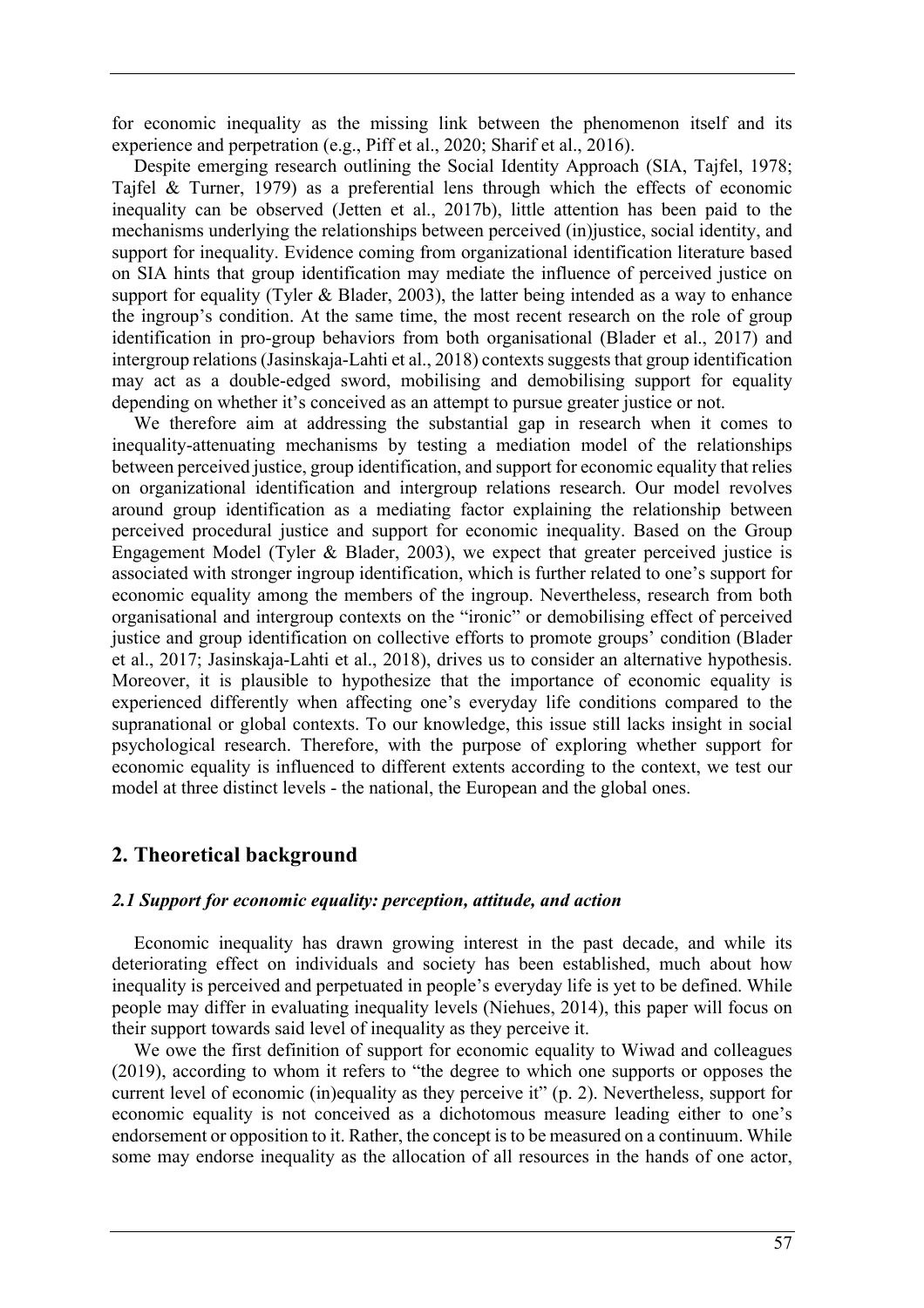others may prefer a condition of moderate inequality similar to a hierarchic distribution of resources. Lastly, one may prefer resources to be equally distributed between all people.

Support for economic equality may be secondary to rooted psychological beliefs, such as the belief that people act according to their own free will (Mercier et al., 2019). Despite being mostly referred to one's attitude towards economic equality, support for economic equality becomes concrete action when talking about political choices and policy preference, bridging the gap between ideology and behaviour. In these regards, Piff et al. (2020) have found a link between support for economic inequality, preference for egalitarian policies and causal explanation of poverty.

We consider support for economic equality as a combination of those aspects, that is to say a continuous variable spacing from opposition to endorsement of the subjectively evaluated level of inequality, both influenced by deeper psychological beliefs and shaping action, especially in the field of political and policy choices.

#### *2.2 The two faces of social justice: Is inequality fair or unfair?*

Justice is defined as the perceived adherence to rules that reflect how appropriate decisions are in a specific context (Colquitt & Rodell, 2015). Jetten et al. (2017) suggest that inequality enacts very specific mechanisms when it comes to evaluating communities as fair or unfair. According to their socio-structural hypothesis, people only judge inequality to be unfair when either there is systemic instability (for example, political unsteadiness), the income gap is perceived to be downstream to any kind of illegitimacy (which would be the case for corruption) or it is thought to be impossible for those who belong to one group to pass to another one (impermeability of group boundaries). As far as systemic stability is concerned, it has been found that when people witness or perceive the system to be stable and long-lasting in future perspective, they are more likely to enact justifying mechanisms towards existent levels of inequality, especially when compared to those witnessing systemic change (Laurin et al., 2013). When it comes to the legitimacy of the wealth gap, extensive evidence shows that individuals tend to support inequality when the differences in income come from individual effort rather than luck (Krawczyk, 2010), while they perceive those who merely benefit from luck to be illegitimately favoured (Dawes et al., 2007).

As far as inequality is concerned, procedural justice (PJ), namely the evaluation of fairness of the processes that led to the final decision (Leventhal, 1980), plays a primary role. High perceived procedural justice has been shown to have positive outcomes in a variety of settings, one of them being tax laws and compliance, with particular regards to cooperation (Hartner et al., 2008; Murphy & Tyler, 2008), a context that may have important implications in terms of equality-enhancing strategies and perception of inequality.

#### *2.3 Group identification and the Group Engagement Model*

The social identity approach (SIA; Tajfel, 1978; Tajfel & Turner, 1979) defines social identity as that part of the self-concept that derives from group membership. Jetten et al. (2017) argued that SIA forms an ideal theoretical platform to study economic inequality, which shapes intergroup relations *per se* as well as group reactions in response to the increasing wealth gap.

Relying on SIA, the Group Engagement Model (GEM; Tyler & Blader, 2003) provides evidence of the effects of perceived procedural justice on group behaviour. GEM is built on the basic tenet of SIA that groups provide their members with a social identity, which is to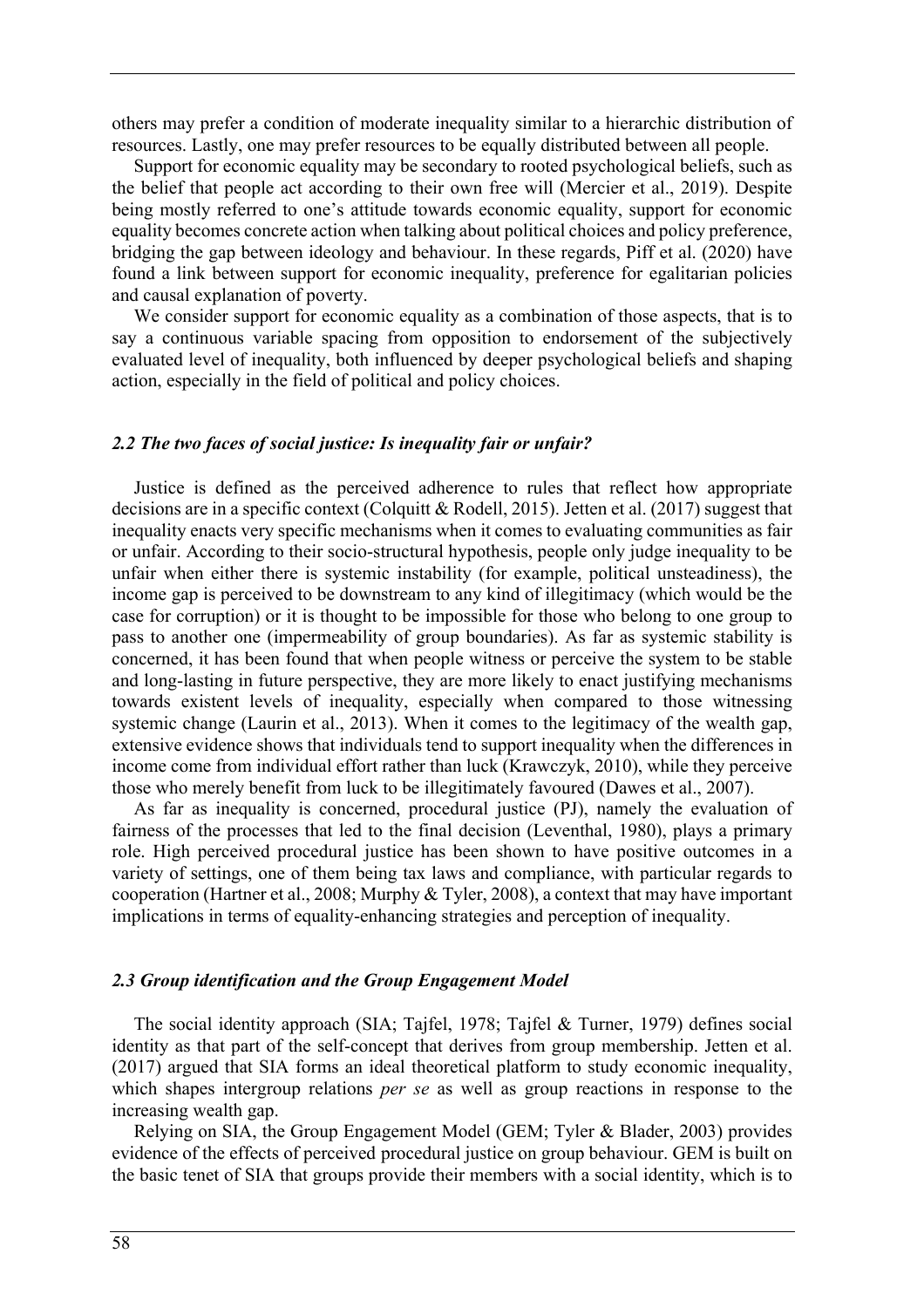say that individuals actively *build* a definition of themselves based on the features of the groups they belong to (Sedikides & Brewer, 2001**)**. One may derive their feelings of worth and psychological well-being from their group's status and characteristics by linking them to the collective self (Sedikides & Brewer, 2001). The model also builds on the social identity mediation hypothesis, which assumes that the degree of identification with the group is directly influenced by perceived procedural justice in the group and in turn determines group members' willingness to cooperate, both on mandatory and discretionary bases (Tyler & Blader, 2003).

But why do identity judgements flow from procedural justice? Tyler and Blader (2003) argue that when people perceive that the procedures being applied in the group are fair in a matter of contents and application, they assume that merging their self with the group is safe. In other words, perceived procedural justice offers identity security. The process of using a group to determine one's identity does indeed imply risks, for one's identity may be damaged both by receiving unfair treatment in the group and by having the group as a whole receiving negative external feedbacks – this may give rise to a so-called process of rejectiondisidentification (Jasinskaja-Lahti et al., 2009; Verkuyten & Yildiz, 2007; Maliepaard, & Verkuyten, 2018). Perceived procedural justice thus provides a safe way to infer to which extent one can identify with the group without being exposed to identity threat, since high identifiers are also usually more damaged by the group's possible negative behaviour (Brockner et al., 1992). Conversely, a group that has a high status and provides its members with feelings of affirmation and self-worth can be a great source for identity, and even more so for high identifiers compared to low ones. The sense of identification then triggers behavioural engagement, which is described as cooperative behaviour with other members of the group in order to reach shared goals and to further improve the group's status (Tyler & Blader, 2003).

Despite being applied mostly to organizational contexts (Blader & Tyler, 2009), GEM has been used in a variety of settings, including research on interethnic relations (Jasinskaja-Lahti et al., 2018). Yet, it has never been applied in a proactive perspective towards inequality-reducing strategies. In this study, we intend to build on GEM by testing whether support for economic equality can be associated with one's group identification via perceived procedural justice. Our position relies on the fact that support for economic equality can be intended as a way to enhance a group's status. For example, individuals with high national identification might support economic equality if they think it will benefit their own country through greater allocation of resources.

Nevertheless, recent research in the field of organizational identification has also shown some contradictory evidence that perceived justice and group identification may influence support for economic equality in the opposite way. Blader and colleagues (2017) highlight that highly identified individuals don't always enact behaviour aimed at improving the group's well-being and status. Indeed, it depends on what they think benefits the group (Fuller et al., 2006). Thus, group identification may also make people challenge group norms when they no longer perceive them as bringing benefit to the group. Therefore, they may show reduced support for equality.

Furthermore, research using GEM theorisation in the context of ethnic relations similarly suggests that the relationship between perceived justice, group identification, and willingness to engage in collective action to promote equality may not be as straightforward when it comes to complex social identities such as the national and supra-national ones. Indeed, a recent revision of the Rejection-Disidentification Model (RDIM, Jasinskaja-Lahti et al., 2009; Jasinskaja-Lahti et al., 2018) shows that perceptions of justice along with higher identification with the national majority group may act as a double-edged sword on discriminated minorities, decreasing their intention to fight systemic unfairness by boosting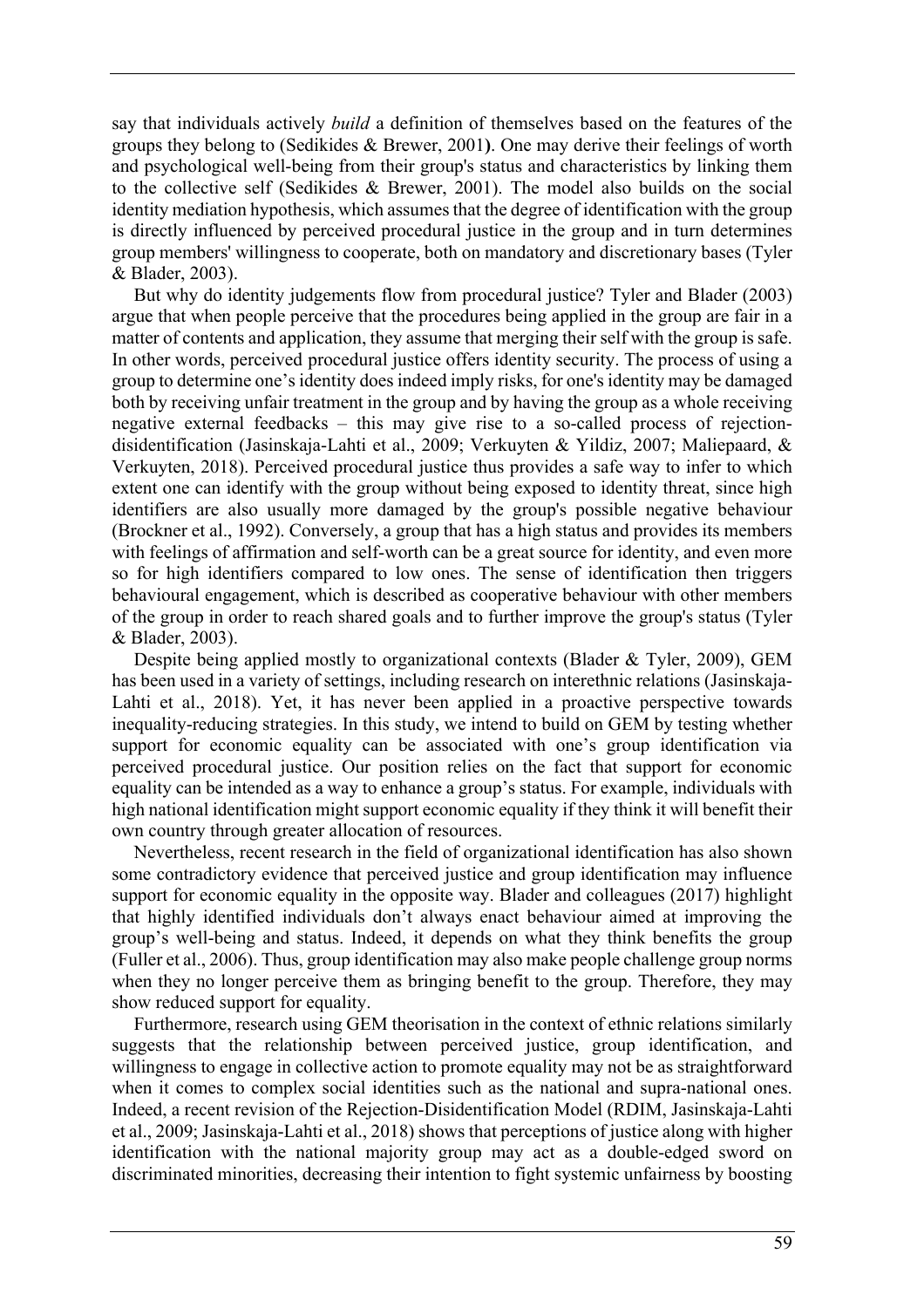their belief that they will be treated fairly. As such, high identifiers and those who perceive greater justice may be less likely to support economic equality.

## **3. Aim of this study**

We aim at merging the previously examined SIA-based contributions in the fields of organizational and ethnic relations in a joint framework that explains the relationship between perceived justice, group identification and support for economic equality. Moreover, we explore how perceived justice, group identification and support for economic equality are interrelated in groups that are set at different societal levels. Namely, we assessed each participant's identification as an Italian citizen (national level), a citizen of the European Union (supranational, European level), and a member of the global community (global level) and to what extent these ingroup identifications explain the relationships between perceived justice and support for economic equality at these three group levels. Indeed, we may expect perceived justice and identification to have a weaker relation with support for equality at more distal levels (i.e., the global one), for enhancing the group's situation may be regarded as more difficult compared to a proximal context. At the same time, group norms are more relevant at proximal levels (Terry et al., 1999), subsequently discouraging any attempt to transgress norms by challenging the status quo (i.e. less support for equality). Despite these tentative notions, we do not set specific hypotheses for the potential differences in the relationships at three different levels.

Our first set of hypotheses tests the positive association between perceived procedural justice, group identification and support for economic equality in a group, as assumed by original GEM.

The hypotheses are spelt out as follows (see also Figure 1).

*H1a: perceived procedural justice in Italy is expected to be positively associated with support for economic equality in Italy via increased national (Italian) identification.*

*H2a: perceived procedural justice in the European Union is expected to be positively associated with support for economic equality in the European Union via increased European identification.*

*H3a: perceived procedural justice in the world is expected to be positively associated with support for global economic equality via increased identification with the global community.*

Nevertheless, recent contributions to GEM from organisational and intergroup relations research have led us to assume a dual pathway through which perceived procedural justice and group identification would act on support for equality. When perceived procedural justice is high and people identify more with the ingroup, they could demobilise and show less intent of confronting injustice (i.e. less support for economic equality). Moreover, high levels of identification with the ingroup may act as anobstacle towards supporting economic equality in a group when this is not thought to bring benefit to the group. Subsequently, we have formulated a set of alternative hypotheses (see Figure 1).

*H1b: perceived procedural justice in Italy is expected to be negatively associated with support for economic equality in Italy via increased national (Italian) identification.*

*H2b: perceived procedural justice in EU is expected to be negatively associated with support for economic equality in EU via increased European identification.*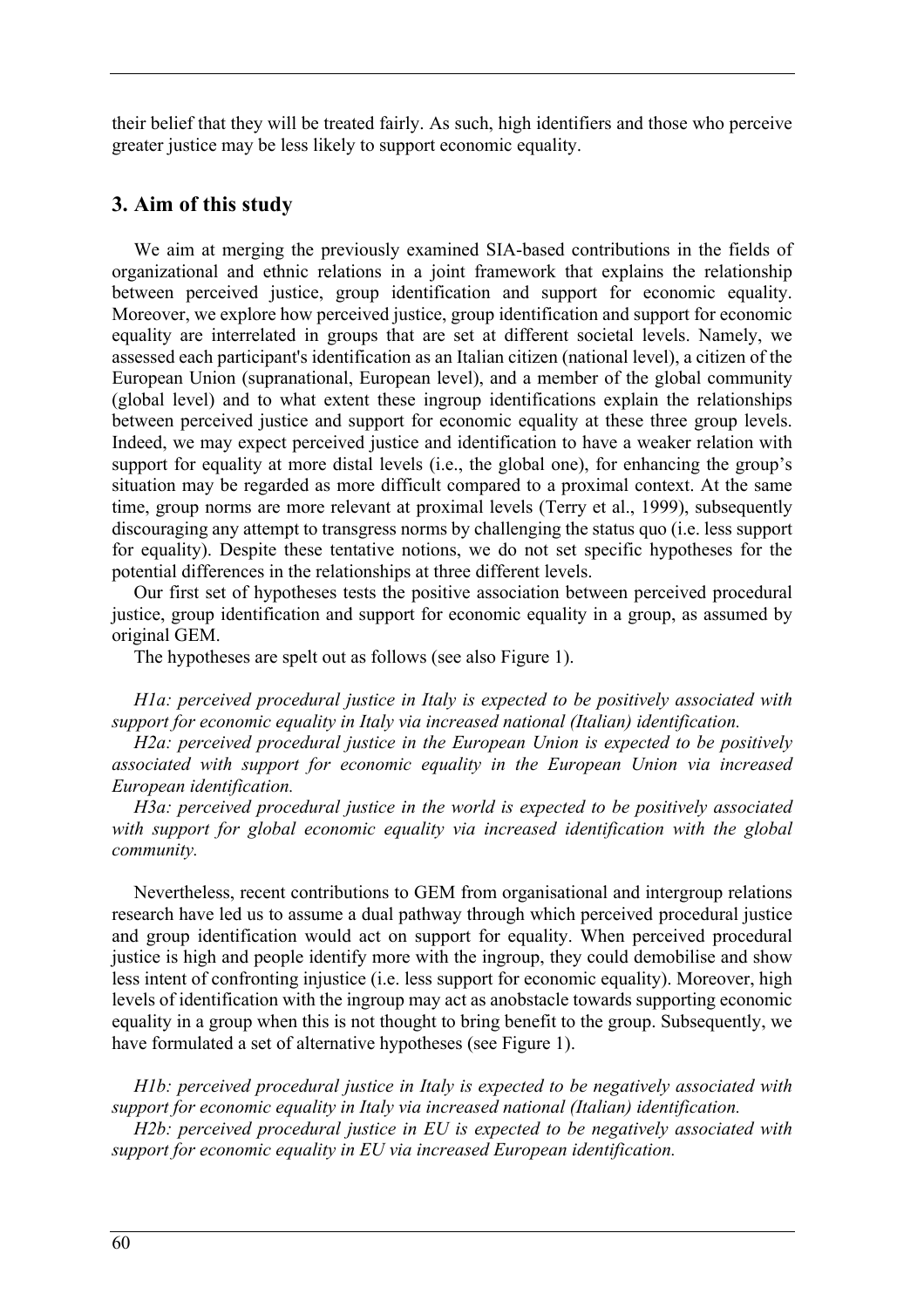*H3b: perceived procedural justice in the world is expected to be negatively associated with support for global economic equality via increased global community identification.*



**Figure 1. Conceptual model**

### **1. Method**

#### *4.1 Participants*

The sample consisted of 222 respondents, of whom 36% were male and 64% female. Respondents aged between 18 and 76 years ( $M_{\text{age}} = 37.35$ ,  $SD_{\text{age}} = 13.25$ ). Compared to the Italian average wage of 2,700 EUR (OECD, 2019), the respondents had roughly the same income  $(M<sub>income</sub> = 2,600-3,000$  EUR) and a slightly higher level of educational attainment. Means and SDs can be found in Appendix B, alongside maximum and minimum values.

#### *4.2 Procedure*

The participants were recruited through convenience sampling on social media. A selfreport questionnaire was used to collect data. The participants answered on the web platform SurveyMonkey and were recruited mainly on social media on voluntary basis, without any kind of reward being implied. To avoid possible biases, they were informed of the actual purpose of the study only after finishing the questionnaire. Data collection took place in 2018 in Italy. It took around 15 minutes to complete the questionnaire.

#### *4.3 Measures*

The dependent, independent, and mediating variables were measured on three levels of interest (Italian, European, and world-level) and as such were reworded and repeated to fit each one of these. For each repeated scale, we computed an averaged Cronbach alpha, accounting for the internal consistency of the measure at all three levels. For single alphas, see Appendix A. Each scale was back-translated into Italian. Subsequently, the control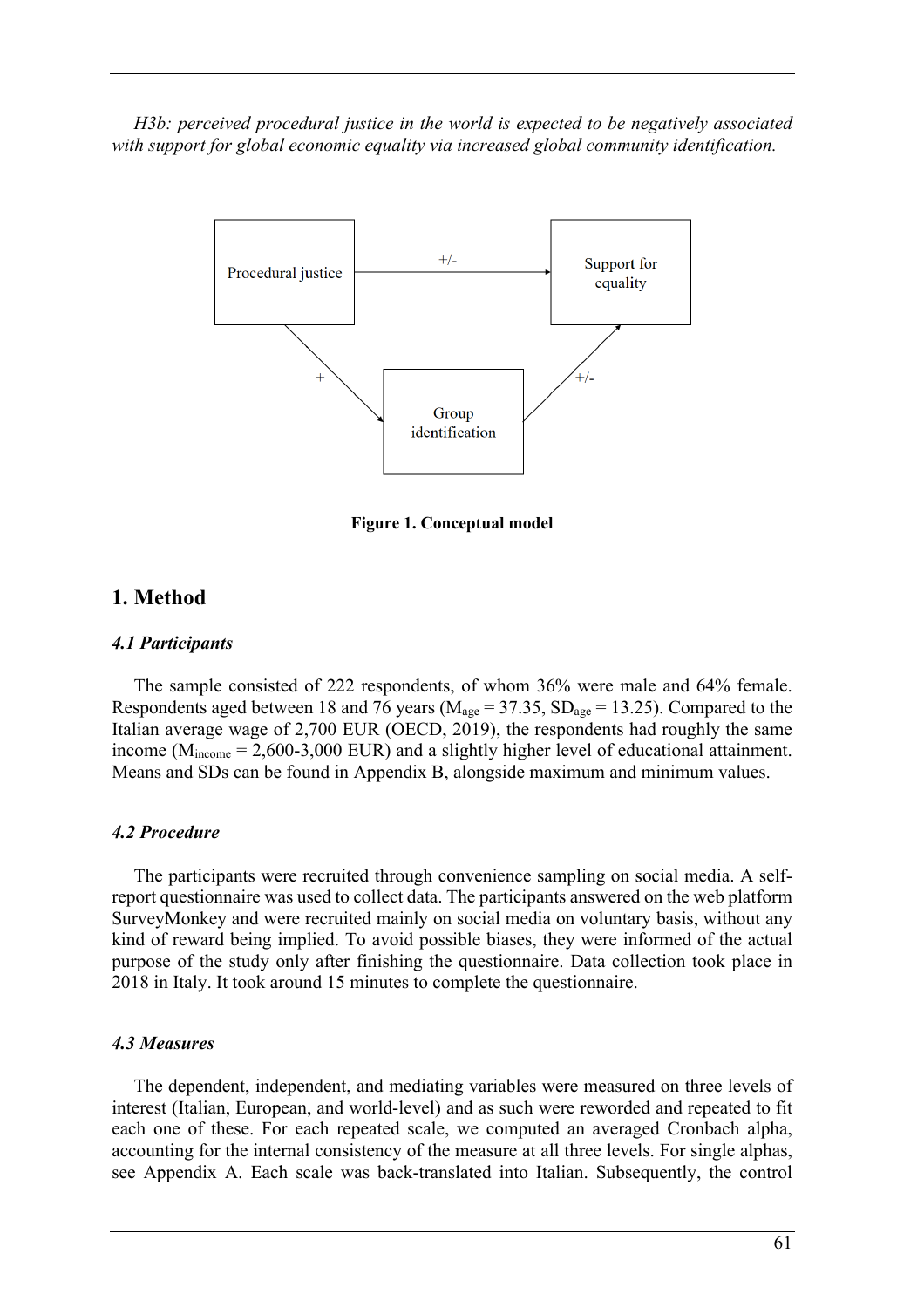variables (namely subjective SES, age, gender and educational attainment) were assessed through single items. Indeed, women show more support for economic equality than men, and young age and education are also positively associated to support for equality (Mols & Jetten, 2017).

*Procedural justice* was measured through a 5-item scale adapted from Colquitt (2001) and previously used in organizational settings. It was slightly revised to fit the context of procedural justice at the national, European, and global levels (item examples are "European laws have been applied consistently" and "Italian laws are enforced based on accurate information"). At the global level participants were provided with some instructions to address the concept of global justice: "You'll now be asked some questions regarding justice in the world. As a reference point, think for example to universal human rights laws, international trade agreements, climate policies". Every item was measured on a Likert scale (1=*strongly disagree*, 7=*strongly agree*). Cronbach alpha was .87.

*Group identification* was assessed through an adapted 5-item scale from Hains and colleagues (1997) that is highly built on the social identity construct of group identification and has been extensively used by social identity researchers for decades (i.e., Hogg et al., 1998; Badea et al., 2010). These items were reworded and repeated to assess the respondents' identification with their country, European Union and the global community. Example of items before they were back-translated into Italian are "I feel a part of (Italy/the European Union/the global community)" and "Concerning my opinions and my values, I am like other citizens/members of (Italy/the European Union/the global community)". Responses were rated on a scale ranging from 1= *completely disagree* to 6=*completely agree*. The scale had a good internal consistency, with a Cronbach alpha of .84.

*Support for economic equality* was measured with the Support for Economic Inequality Scale (SEIS), developed by Wiwad et al. (2019). Its aim is to measure one's support for economic inequality in the world, regardless of how wide the gap is perceived to be – which is to say, one's subjective perception of economic inequality. The scale's global standpoint was adapted to fit the national and European levels as well. The measure included items such as "I am very disturbed by the amount of economic inequality in (Italy/the European Union/the world) today" and "we need to do everything possible to reduce economic inequality in (Italy/the European Union/the world) today". The administered scale included five items to be answered on a Likert-scale from 1=*completely disagree* to 7=*completely agree*. To facilitate the reading of results, we reverse-scored the original Support for Economic Inequality Scale and labelled it "support for economic equality". In the present study the Cronbach alpha was .72.

*Subjective socioeconomic status* was used as a control variable. It assessed one's personal perception of their relative position across the social ladder to influence their attitudes the most, compared to objective SES (Cohen et al., 2008). As it has been highlighted that subjective and objective SES are only fairly correlated (Adler et al., 2000), we included the MacArthur Scale of subjective SES (Goodman et al., 2001), having the participants marking which one out of ten rungs on a ladder best represented their own social class rank in comparison to the rest of society. We have used subjective SES as a control variable because there is evidence that higher group status (i.e. SES) is linked to greater endorsement of social inequality (Morrison et al., 2009).

#### *4.4 Analytic approach*

First of all, three paired samples t-tests were used to compare the mean scores of support for equality at different levels. Our hypotheses were tested using three multivariate regression models, respectively computed at the national, European, and global levels. R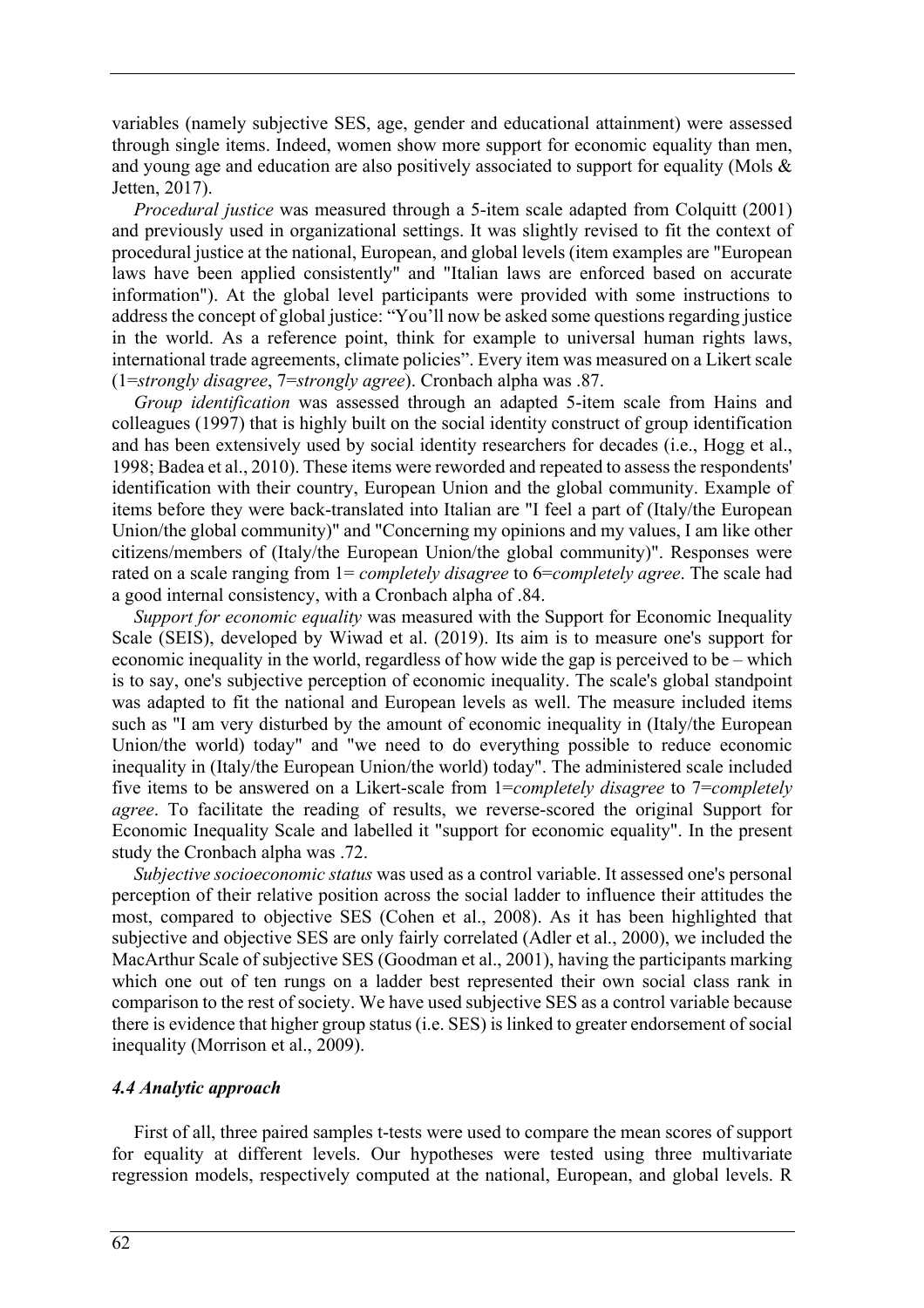software (R Development Core Team, 2013) was used to perform analyses. The dependent variables' normality was checked graphically (see Appendix C). The parameters were estimated through the R package Lavaan (Rosseel, 2012), as well as the mediation models, assessing for the direct and indirect effects of perceived procedural justice over support for equality via group identification (see Figure 1). While we have included all the control variables (namely subjective SES, age, gender, and educational attainment) in the parametric analysis, the mediation models are reported without them, still having been tested without significant changes also accounting for their influence. For this reason, and since all models had consistent outcomes hinting the absence of mediation, we decided to present our mediation models without the control variables. 95% confidence intervals were also estimated in order to determine the significance of mediations. To do so, we used R package piecewise SEM (Lefcheck et al., 2016). As far as mediation models were concerned, we computed a post-hoc statistical power analysis using the R package powerMediation (Qiu, 2017).

We used the coefficient of determination  $(R^2)$  as an effect size index. Furthermore, we computed the total coefficient of determination (TCD) of the whole models, accounting for the joined effects of the independent variables on all dependent variables.

Following an increasing consensus on the necessity to integrate orthodox statistics with the Bayesian approach (see for example Dienes, 2011), we also computed the Bayes factor for each parameter estimate model. The Bayes factor can be defined as the likelihood of an outcome given two competing hypotheses, of which one is usually null. For each model, we computed Bayes factor against the null model. Therefore, the resulting BF shows how much our model is more likely than the null one. Precisely, we have used the Bayesian Information Criterion (BIC) to estimate a close approximation to BF (Raftery,  $1995$ )<sup>1</sup>.

#### **4. Results**

Firstly, we computed three paired samples t-tests to compare the mean scores of our dependent variable - support for equality at national, European, and global levels. The results showed that all couples of means differed significantly. In particular, the average support for equality in Italy ( $M=21.63$ , SD=5.61) was higher than the average support for equality in EU (M=20.93, SD=5.63, p<.05), but the average support for equality in Italy (p<.001) and EU  $(p<.001)$  were both lower than the average support for equality in the world (M=23.38, SD=5.33).

Secondly, we tested our hypotheses in terms of the predictors of support for equality at national, EU, and global levels. Table 1 shows the regression models at all levels.

When it comes to our predictions concerning the direct link between perceived procedural justice and support for economic equality, the results were contrary to GEM's assumptions, but supported our alternative hypotheses based on the most recent updates of GEM and RDIM models. Namely, higher perceived procedural justice in Italy, EU, and the world was found to be negatively associated to support for economic equality in these contexts respectively. In other words, those participants who thought that perceived procedural justice was fairly applied in their country (Italy), EU and globally also showed less willingness to promote equality in these contexts.

 $1 BF_{(1)} \approx exp(-\frac{BIC(M_0)-BIC(M_1)}{2}) = exp(-\frac{\Delta BIC}{2})$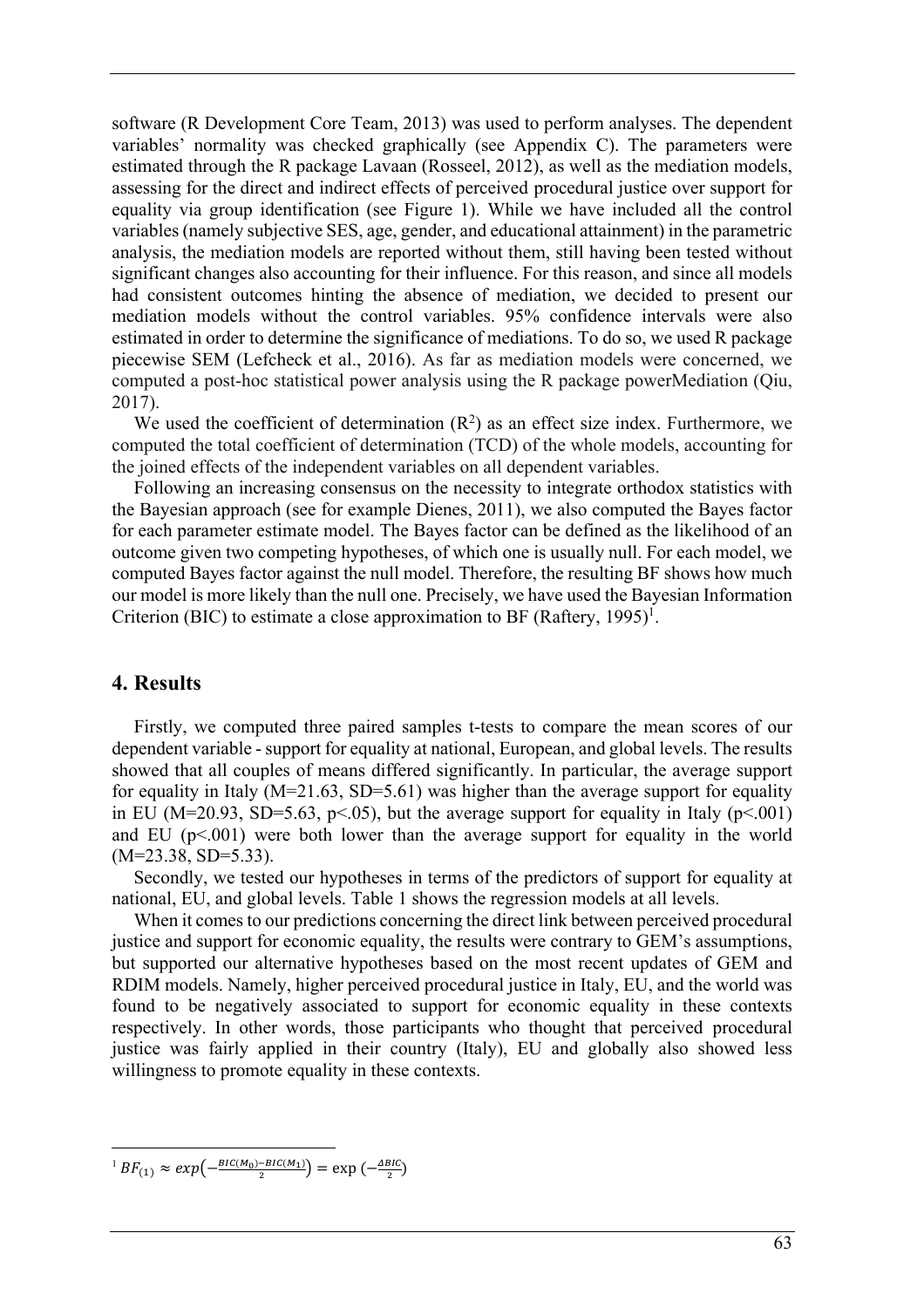|                | Italy |                |       |                     |                                |                     |       | European Union |       |             |                |             |       | World          |       |          |                |        |
|----------------|-------|----------------|-------|---------------------|--------------------------------|---------------------|-------|----------------|-------|-------------|----------------|-------------|-------|----------------|-------|----------|----------------|--------|
|                |       | Group          |       | Support for         |                                |                     |       | Group          |       | Support for |                |             |       | Group          |       | Support  |                |        |
|                |       | identification |       | equality            |                                |                     |       | identification |       | equality    |                |             |       | identification |       | for      |                |        |
|                |       |                |       |                     |                                |                     |       |                |       |             |                |             |       |                |       | equality |                |        |
|                | $R^2$ | $\beta$        | $R^2$ | $\beta$             | ${\cal T}\!{\cal C}\!{\cal D}$ | $B\hspace{-0.1cm}F$ | $R^2$ | $\beta$        | $R^2$ | $\beta$     | $\mathit{TCD}$ | $B\!F$      | $R^2$ | $\beta$        | $R^2$ | $\beta$  | $\mathit{TCD}$ | $B\!F$ |
|                | .21   |                | .11   |                     | .29                            | $1.6^{14}$          | .32   |                | .19   |             | .43            | $1.4e^{18}$ | .11   |                | .06   |          | .16            | 0.01   |
| Procedural     |       | $.45***$       |       | $-.20$ **           |                                |                     |       |                |       |             |                |             |       |                |       |          |                |        |
| justice        |       |                |       |                     |                                |                     |       |                |       |             |                |             |       |                |       |          |                |        |
| National       |       |                |       | .04                 |                                |                     |       |                |       |             |                |             |       |                |       |          |                |        |
| identification |       |                |       |                     |                                |                     |       |                |       |             |                |             |       |                |       |          |                |        |
| Procedural     |       |                |       |                     |                                |                     |       | $.52***$       |       | $-.35***$   |                |             |       |                |       |          |                |        |
| justice in EU  |       |                |       |                     |                                |                     |       |                |       |             |                |             |       |                |       |          |                |        |
| European       |       |                |       |                     |                                |                     |       |                |       | .04         |                |             |       |                |       |          |                |        |
| identification |       |                |       |                     |                                |                     |       |                |       |             |                |             |       |                |       |          |                |        |
| Procedural     |       |                |       |                     |                                |                     |       |                |       |             |                |             |       | $.27***$       |       | $-.17*$  |                |        |
| justice in the |       |                |       |                     |                                |                     |       |                |       |             |                |             |       |                |       |          |                |        |
| world          |       |                |       |                     |                                |                     |       |                |       |             |                |             |       |                |       |          |                |        |
| World          |       |                |       |                     |                                |                     |       |                |       |             |                |             |       |                |       | $.08\,$  |                |        |
| identification |       |                |       |                     |                                |                     |       |                |       |             |                |             |       |                |       |          |                |        |
| Gender         |       | $-.03$         |       | $.19***$            |                                |                     |       | .07            |       | $.16***$    |                |             |       | $.14*$         |       | $.16*$   |                |        |
| (woman)        |       |                |       |                     |                                |                     |       |                |       |             |                |             |       |                |       |          |                |        |
| Age            |       | .02            |       | $-.02$              |                                |                     |       | $-.01$         |       | .07         |                |             |       | $-.04$         |       | $-.06$   |                |        |
| Education      |       | $-.06$         |       | $-.07$              |                                |                     |       | .04            |       | $-.07$      |                |             |       | .06            |       | .01      |                |        |
| Perceived      |       | $-.02$         |       | $-.15$ <sup>*</sup> |                                |                     |       | .06            |       | $-.17***$   |                |             |       | .00.           |       | .00.     |                |        |
| <b>SES</b>     |       |                |       |                     |                                |                     |       |                |       |             |                |             |       |                |       |          |                |        |

Table 1. R<sup>2</sup>, standardized betas and TCD for the regression models

\* p < .05; \*\* p < .01; \*\*\* p < .001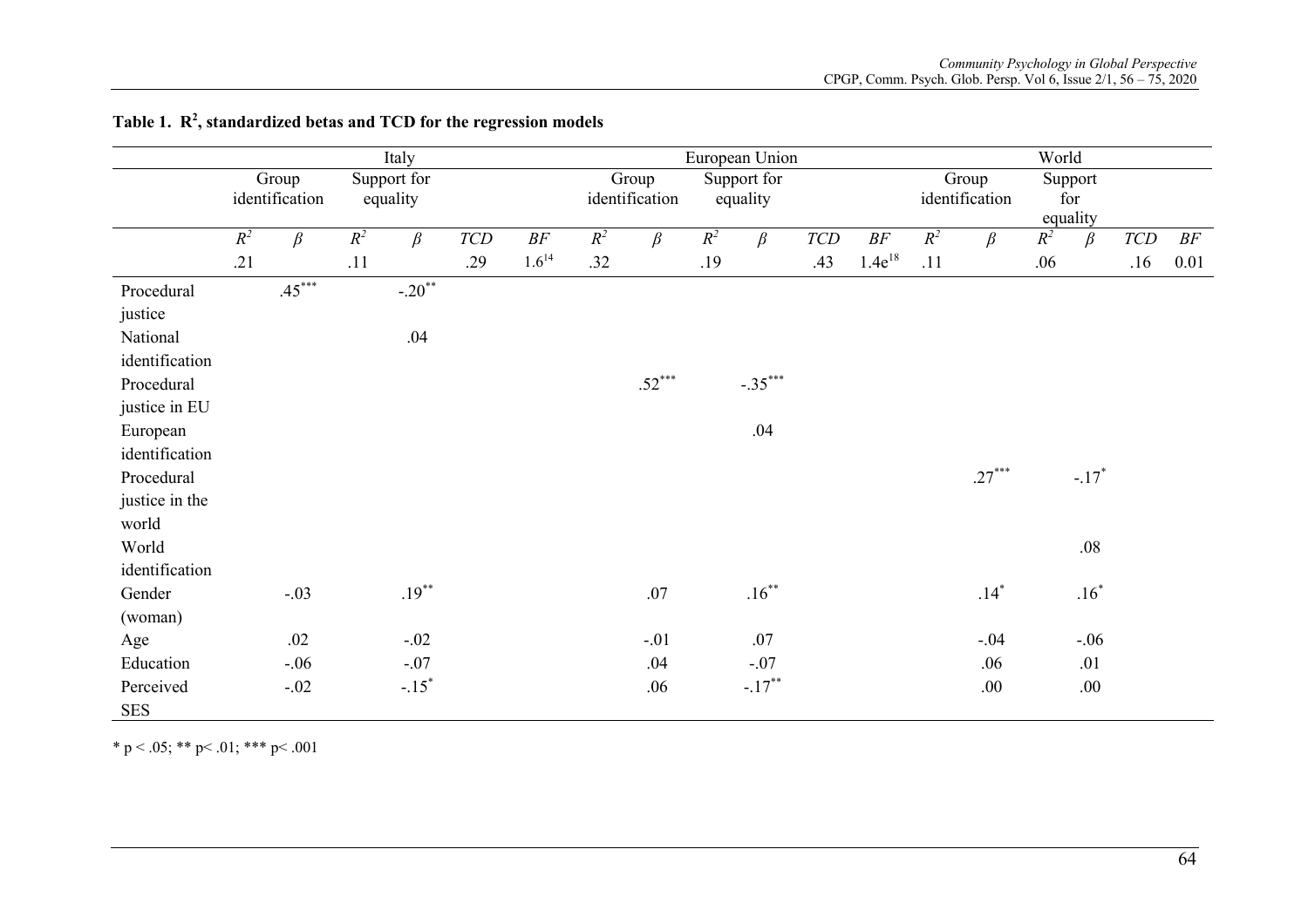Regarding control variables, men and those who perceived themselves as better-off than the average showed less willingness to support equality at national and European levels, with men also showing lower levels of support for equality in the world.

Next, we evaluated the hypothesised mediation models via group identification. The results concerning the link between perceived procedural justice and group identification supported our hypotheses and showed that perceived procedural justice in Italy, EU, and the world is positively associated with identification with national, European, and global communities respectively. At the national and European level, no control measure had any influence on group identification. Yet, women were more likely to identify as citizens of the world compared to men.

However, we did not find any further association between the hypothesised mediator (i.e. group identification) and support for economic equality at any of the group contexts studied. In other words, no relation was found between Italian, European, and global identification and support for equality in Italy, EU, and the world respectively. Moreover, the hypothesised mediation effects of perceived procedural justice on support for equality via national, European, and global community identification were all non-significant (see Table 2).

As for the effect sizes, TCD shows that the model at the national level accounts for 29% of the total variance, confirming a good fit of the model. The Bayes factor is also extremely high, suggesting that the model is 1932865 times better than the null one in terms of likelihood. When taking into account singular dependent variables,  $R^2$  shows that, while national identification has a high percentage of variance explained by the model (21%), support for equality's is as little as 11%. The mediation models accounted for 23% of the variance of support for equality at the national level, as shown by TCDs.

As for the explained variance in the model at the European level,  $R^2$  shows that the model accounts for 32% of the variance of European identification. When holding support for equality as the dependent variable, the model accounts for 19% of the total variance. TCD shows that the model accounts for almost half of the total variance (43%). More evidence in favour of this model is provided by an extremely high BF, signifying that it is 1.4e<sup>18</sup> times more likely than the null one. The mediation models accounted for 37% of the variance of support for equality at the EU level.

At the global level, the  $R^2$  for the first dependent variable shows that 11% of the variance of global community identification is explained by perceived procedural justice and the control variables. When it comes to support for equality, the model accounts for roughly 6% of the variance. As a whole, the total variance explained by the model is 16%. A BF of 0.01 shows that the model is worse than the null one in terms of likelihood. At the global level, while the direct effect of perceived procedural justice on support for equality is still present, the attenuating indirect effect of global identification causes a significant reduction of the total effect. In line with this, the mediation model only accounts for 10% of the variance of the dependent variable.

To conclude, consistently with the results for unmediated models, the mediation models (see Table 2) showed that perceived procedural justice was a direct negative predictor of support for equality at national, European, and global contexts. Moreover, while perceived procedural justice was positively associated with group identification at all three levels, its indirect effects on support for equality via national, European, and global identifications were neglectable. Regarding control variables, at the Italian and European levels, gender (woman) was associated to support for equality, as well as lower perceived SES. At the global level, gender (woman) was positively linked to both support for equality and group identification. A post-hoc analysis of statistical power revealed that, given our sample size and total coefficients of determination, the mediation models at the national, European, and global levels achieved a statistical power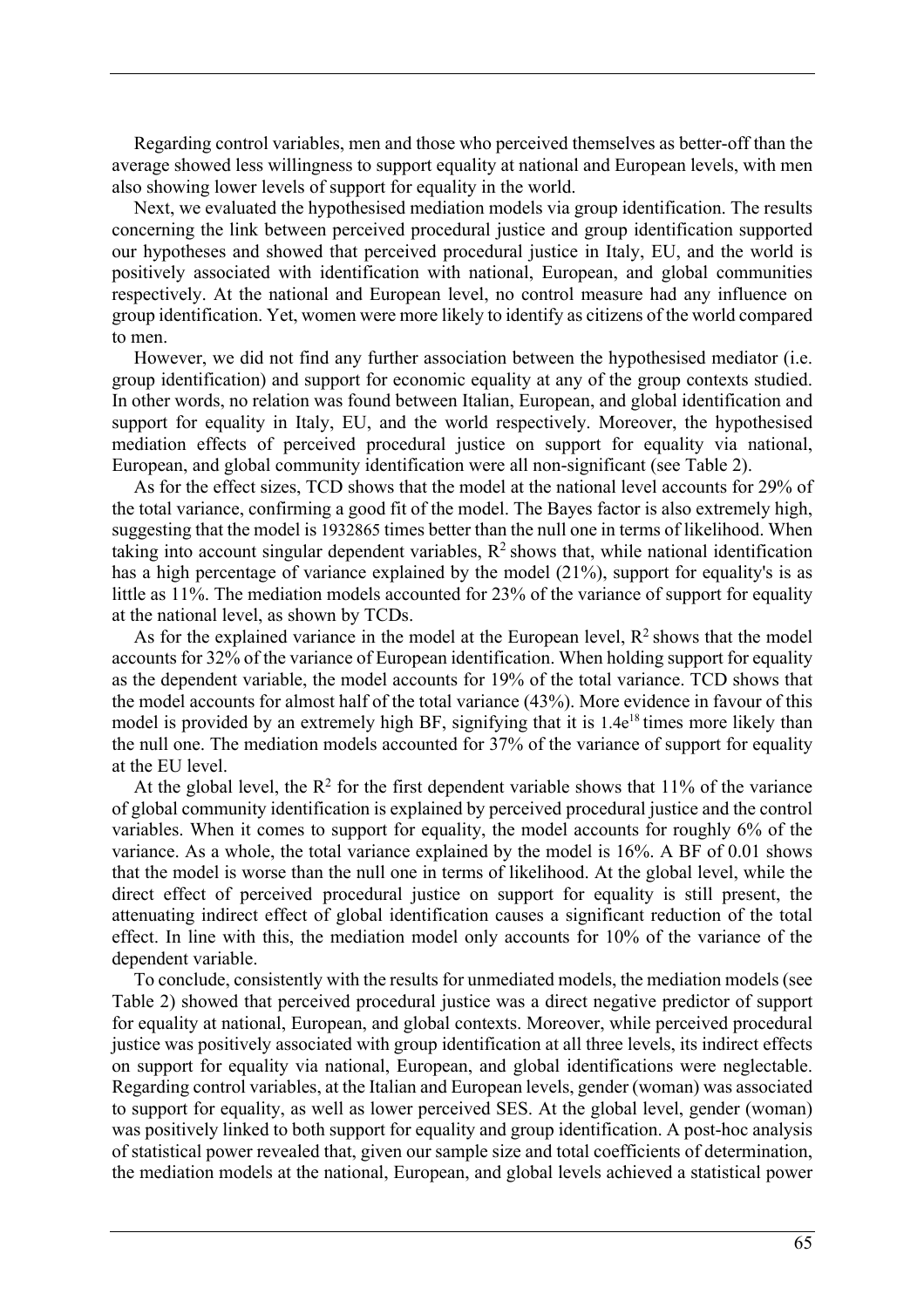of respectively .10, .08 and .33. Given that a desirable power should reach 0.80, our sample size is not adequate to draw reliable conclusions.

|                                                               | Support for equality in<br>Italy |               | EU  | Support for equality in |               | Support for equality in<br>the world |                  |               |
|---------------------------------------------------------------|----------------------------------|---------------|-----|-------------------------|---------------|--------------------------------------|------------------|---------------|
|                                                               | R                                | CI(95%)       |     | R                       | CI(95%)       |                                      | R                | CI(95%)       |
| Procedural justice in Italy                                   |                                  |               |     |                         |               |                                      |                  |               |
| Total effect                                                  | $-.20$ <sup>**</sup>             | $-.32, -.07$  |     |                         |               |                                      |                  |               |
| Direct effect                                                 | $-.22$ **                        | $-.36, -.08$  |     |                         |               |                                      |                  |               |
| Indirect effect via national<br>identification                | .02                              | $-0.05, 0.09$ |     |                         |               |                                      |                  |               |
| <b>TCD</b>                                                    | .23                              |               |     |                         |               |                                      |                  |               |
| Procedural justice in EU                                      |                                  |               |     |                         |               |                                      |                  |               |
| Total effect                                                  |                                  |               |     | $-.35***$               | $-.47, -.24$  |                                      |                  |               |
| Direct effect                                                 |                                  |               |     | $-.37***$               | $-.51, -.24$  |                                      |                  |               |
| Indirect effect via EU                                        |                                  |               |     | .02                     |               |                                      |                  |               |
| identification                                                |                                  |               |     |                         | $-0.06, 0.10$ |                                      |                  |               |
| <b>TCD</b>                                                    |                                  |               | .37 |                         |               |                                      |                  |               |
| Procedural justice in the                                     |                                  |               |     |                         |               |                                      |                  |               |
| world                                                         |                                  |               |     |                         |               |                                      |                  |               |
| Total effect                                                  |                                  |               |     |                         |               |                                      | $-.13^{\dagger}$ | $-.26, .00$   |
| Direct effect                                                 |                                  |               |     |                         |               |                                      | $-.16*$          | $-.29, -.03$  |
| Indirect effect via world                                     |                                  |               |     |                         |               |                                      |                  |               |
| identification                                                |                                  |               |     |                         |               |                                      | .03              | $-0.01, 0.07$ |
| <b>TCD</b>                                                    |                                  |               |     |                         |               | .10                                  |                  |               |
| $p < .05$ ; ** $p < .01$ ; *** $p < .001$ ; $\dagger p < .10$ |                                  |               |     |                         |               |                                      |                  |               |

|  |  |  |  | Table 2. Total, direct and indirect effects on the dependent variables |  |
|--|--|--|--|------------------------------------------------------------------------|--|
|  |  |  |  |                                                                        |  |

## **5. Discussion**

This study examined the dual relationship between perceived procedural justice and support for economic equality via group identification. Consistently with the hypotheses based on GEM, perceived procedural justice at national, European, and global level was associated with higher identification with these three social communities respectively. Moreover, perceived justice was negatively associated with support for equality at all three levels, which was against the predictions based on original GEM but supported by the most recent research on organizational identification and intergroup relations. Contrary to predictions, there was a lack of association between group identification and support for equality. As such, there was no mediating effect of group identification on the relationship between perceived justice and support for equality.

On a theoretical level, high perceived procedural justice provides subjects with identity security which facilitates identification with the ingroup (Tyler & Blader, 2003), be it national, European, or global. At the same time though, perceived justice does not necessarily increase their support for the group's common good, particularly economic equality. Conversely, it may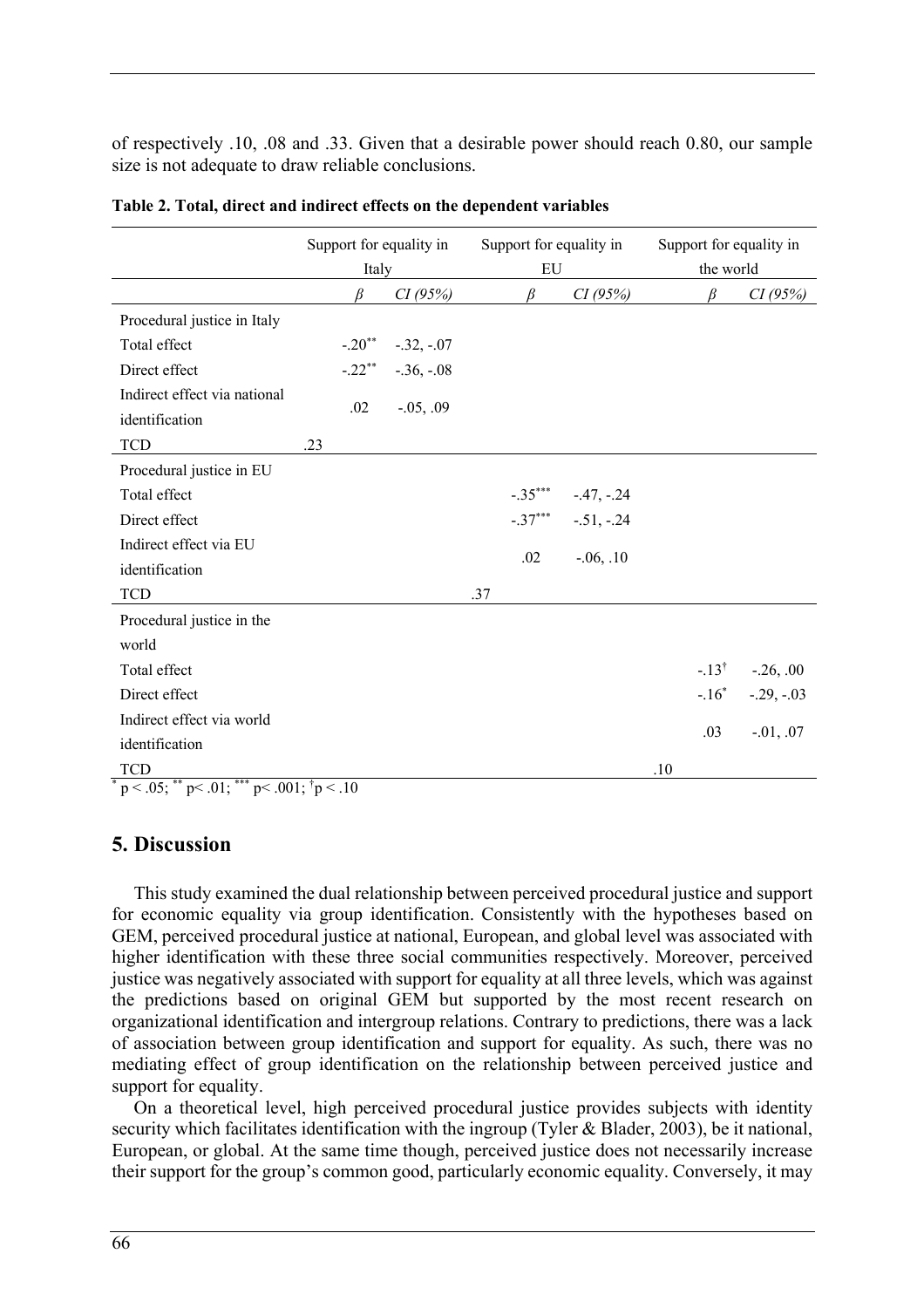work as a deterrent towards support for equality, most likely because it leads to expect a fair treatment, making it needless to mobilize for there is no perceived need to confront injustice, as suggested by RDIM (Jasinskaja-Lahti et al., 2009; Jasinskaja-Lahti et al., 2018).

Another explanation of the negative relation between perceived justice and support for equality relies on system-justifying attitudes. According to System Justification Theory (Jost & Banaji, 1994), believing that the system is fair provides individuals with a good reason not to challenge the status quo. People provide a justification for the current level of inequality based on individual deservingness, considering that the process of allocation of resources is just. Furthermore, it's consistent with the findings that people are more likely to perceive inequality as a problem if the accumulation of resources is thought to come from illegitimate earning, since attitudes against inequality are more likely to accentuate in a condition of unfair or undeserved wealth acquisition, such as corruption or luck (Krawczyk, 2010).

Additionally, the negative association of perceived justice and support for equality leads to argue that, since respondents were required to bring attention on the process of application of laws, those who came to the conclusion that the system – be it national, European, or global – was fair, underestimated the need to contrast inequality and showed little interest for its reduction. Indeed, expressing support for equality in a system that had just been defined as fair would have been evaluated as unnecessary, ultimately leading to cognitive dissonance. In other words, perceived justice acted similarly to a long-term priming, meaning that there was an increased accessibility of the perception of justice that might have resulted in an unwanted influence in the process of evaluating the dependent variable. Therefore, having the optimal experimental settings would imply measuring perceived procedural justice before support for equality.

Nevertheless, the lack of mediation effect of group identification at all levels hints that other factors, such as the previously cited system justifying attitudes, could play a crucial role in explaining the relationship between perceived procedural justice and support for economic equality. We argue that our measure of support for economic equality was possibly unsuited to detect the greater behavioural engagement that we aimed at assessing, for its focus isn't on behaviour itself, but rather on a broader evaluation of economic equality (Wiwad et al., 2019). It is also possible that respondents lacked interest in greater equality because they considered it as equally benefitting group members (i.e. Italians) and outsiders, such as ethnic minorities. This would make support for equality an unneeded feature for high identifiers, as it wouldn't advance the group. Furthermore, there's a chance that the European and global groups weren't characterized by enough entitativity, namely a sort of groupness based on the strength of boundaries and defining structure, internal homogeneity, common goals, and the perception of shared fate (Campbell, 1958). While groups with high entitativity have greater influence on their members' selves, those characterized by weak entitativity may have a negligible influence (Campbell, 1958**;** Hamilton & Sherman, 1996). As such, subjects evaluating the European and global ingroup as provided with little entitativity wouldn't show interest in supporting economic equality, even when highly identified.

Women were more likely to support equality at all levels compared to men, consistent with the expectation that they showed greater universalistic values than men (Schwartz & Rubel, 2005). The result that women have higher global identification compared to men can be explained on the same grounds.

When it comes to observing support for equality at three levels, it was significantly higher in the world compared to the national and European contexts, suggesting that support for equality tends to rise at more distal levels, for group norms (e.g. monitoring deviance and disloyalty) lose relevance there (Terry et al., 1999). This would make it easier to challenge them, moving the focus from intragroup concerns and intergroup comparisons to a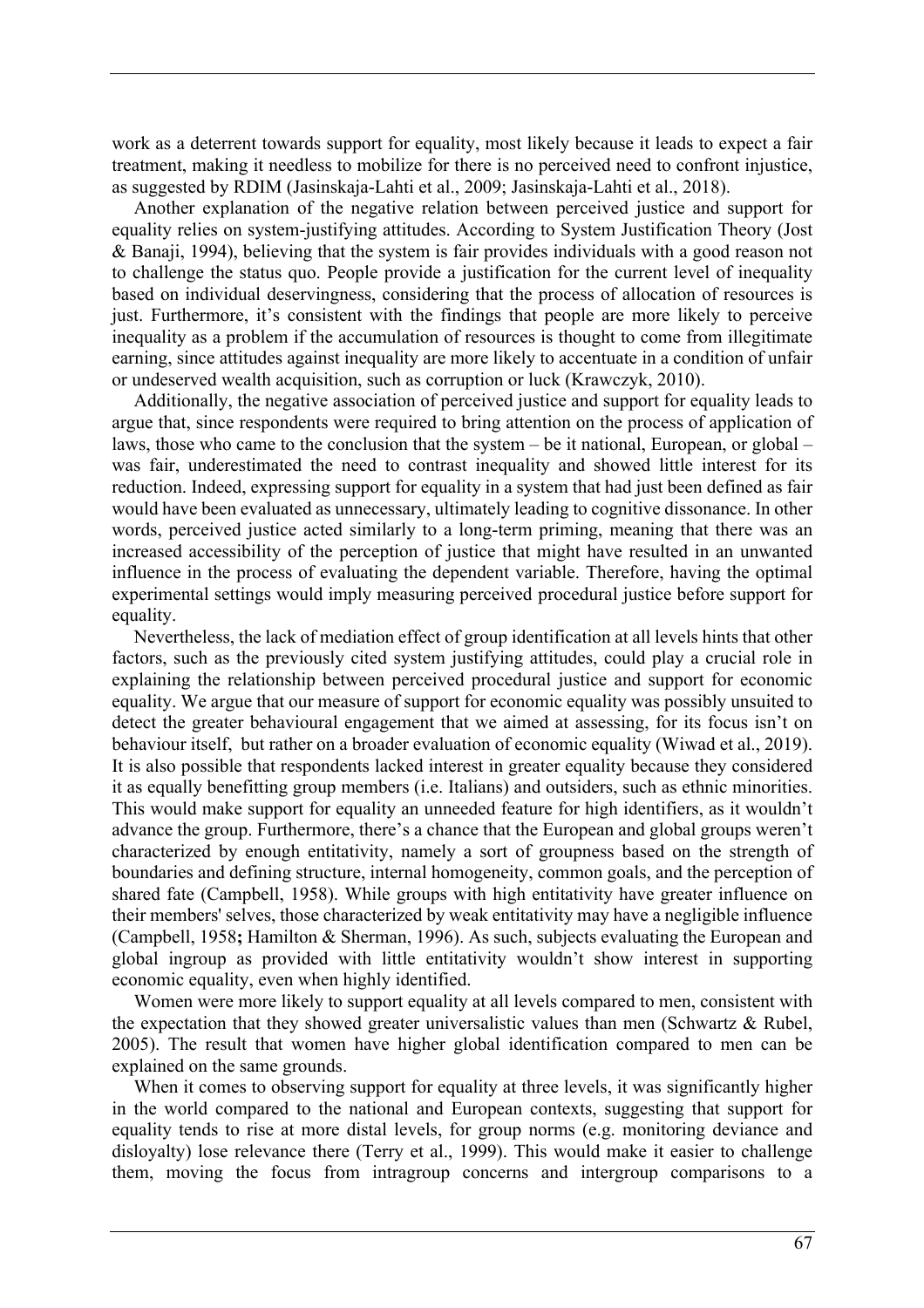superordinate common ingroup, and to adhere to universalism values at distal levels, through showing greater support for global economic equality. Furthermore, support for equality at the European level being significantly lower compared to the national one also hints that the supranational context may lead to intergroup comparisons. These would cause ingroup bias, as economic equality in EU may be regarded as less profitable for the national ingroup. Future research should further investigate this issue.

#### *5.1 Limitations and future research*

We acknowledge that our research is not lacking weaknesses. First of all, despite our intention to test the Group Engagement Model, some methodological hindrances are thought to have occurred. GEM's dependent variable is indeed behavioural engagement, a dimension that is only partly encompassed by the scale used to measure the willingness to reduce inequality. Despite SEIS being the first and only instrument specifically built to assess one's attitude towards economic inequality, it is possibly encompassing different aspects of it, including the extent to which they support it (Wiwad et al., 2019). Only one of the five items is explicitly dedicated to the behavioural component ("we need to do everything possible to reduce economic inequality in the world today"), possibly implying the lack of appropriate focus on GEM's assumptions.

Secondly, even though we chose to measure national identification, European identification, and global identification through the same scale in order to compare results on different levels, we recognize that global identity may be a confounding concept that can easily take on multiple interpretations. Therefore, it would be advisable to choose a specific measure of it (in this regard, see Shokef & Erez, 2008).

As far as methodological approach is concerned, our study is cross-sectional, and as such it doesn't allow to establish causality between variables. Furthermore, the power analysis of the mediation models showed that given our sample size, there was a high chance of making a type II error. As such, increasing the sample is desirable to improve the chance of eventually detecting mediation effects.

It's also widely recognized that convenience sampling on social media implies several risks as a procedure. It has been suggested that respondents recruited through push-out strategies, namely those strategies targeting users who are engaged in unrelated online activities and are therefore not actively looking to participate in research**,** give less thoughtful answers and are less willing to provide the necessary information to be qualified for the research. Regardless, such strategies provide greater demographic diversity among respondents and better costeffectiveness (Antoun et al., 2016).

Lastly, our sample was not comparable to the national population in terms of age (our sample was notably younger) and gender distribution. The educational attainment was also slightly higher than the national average (this may be due to the sample's age distribution). It is also advisable to replicate the study in a different cultural context than the Italian one, in order to draw more reliable conclusions.

This research has attempted to answer questions about social identity and justice from a global standpoint without losing sight of contextual features, still acknowledging that more work is required to address the issue of global identity. Despite the results providing some preliminary confirmation for the Group Engagement Model applied to support for equality, further research is needed to clarify such findings. Developing greater insight along these lines would be necessary for psychology to leverage its unique position in enhancing equality through predicting which social factors would have greater impact on it and how to maximize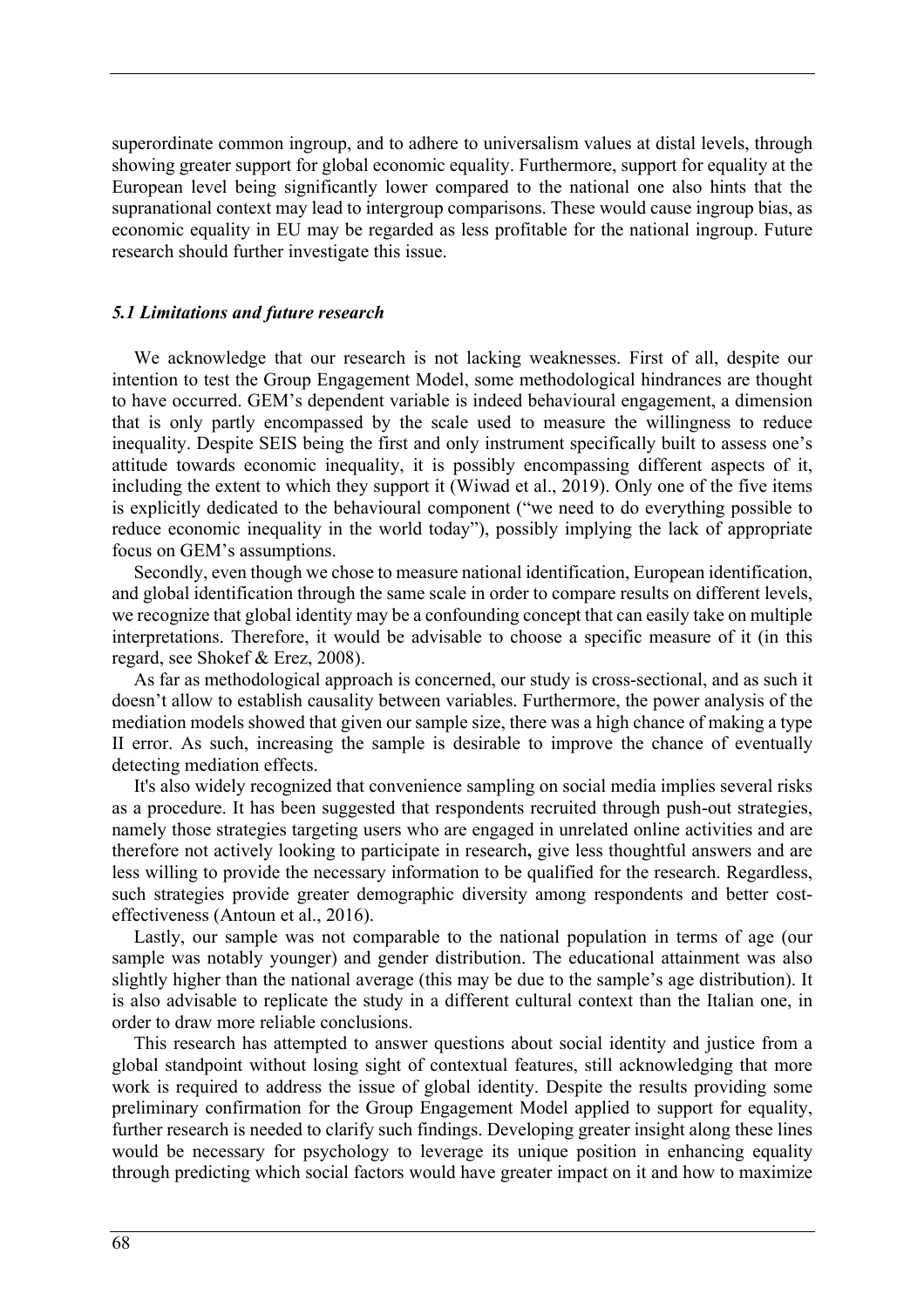their effect depending on societal features (Jetten et al., 2017a). It is suggested that the hypotheses of the Group Engagement Model would be tested on the same sample, possibly with at least a one-week gap between perceived procedural justice measurement and the willingness to reduce inequality, so to prevent any long-term priming to occur (Molden, 2014; Mussweiler, 2001). Nevertheless, this theoretical standpoint has great potential when it comes to bringing forward equality-enhancing strategies, for it provides clarity about what brings people together with the shared goal to reduce wealth inequality, a topic in which research is still lacking evidence.

## **References**

- Adler, N. E., Epel, E. S., Castellazzo, G., & Ickovics, J. R. (2000). Relationship of subjective and objective social status with psychological and physiological functioning: Preliminary data in healthy, white women. *Health psychology*, *19*(6), 586. https://doi.org/10.1037//0278-6133.19.6.586
- Antoun, C., Zhang, C., Conrad, F. G., & Schober, M. F. (2016). Comparisons of online recruitment strategies for convenience samples: Craigslist, Google AdWords, Facebook, and Amazon Mechanical Turk. *Field Methods*, *28*(3), 231-246. https://doi.org/10.1177/1525822X15603149
- Badea, C., Jetten, J., Czukor, G., & Askevis‐Leherpeux, F. (2010). The bases of identification: When optimal distinctiveness needs face social identity threat. *British Journal of Social Psychology*, *49*(1), 21-41. https://doi.org/10.1348/000712608X397665
- Blader, S. L., Patil, S., & Packer, D. J. (2017). Organizational identification and workplace behavior: More than meets the eye. *Research in organizational behavior*, *37*, 19-34. https://doi.org/10.1016/j.riob.2017.09.001
- Blader, S. L., & Tyler, T. R. (2009). Testing and extending the group engagement model: Linkages between social identity, procedural justice, economic outcomes, and extrarole behavior. *Journal of applied psychology*, *94*(2), 445. https://doi.org/10.1037/a0013935
- Brockner, J., Tyler, T. R., & Cooper-Schneider, R. (1992). The influence of prior commitment to an institution on reactions to perceived unfairness: The higher they are, the harder they fall. *Administrative Science Quarterly*, 241-261. https://doi.org/10.2307/2393223
- Campbell, D. T. (1958). Common fate, similarity, and other indices of the status of aggregates of persons as social entities. *Behavioral science*, *3*(1), 14-25. https://doi.org/10.1002/bs.3830030103
- Cohen, S., Alper, C. M., Doyle, W. J., Adler, N., Treanor, J. J., & Turner, R. B. (2008). Objective and subjective socioeconomic status and susceptibility to the common cold. *Health Psychology, 27,* 268–274. https://doi.org/10.1037/0278-6133.27.2.268
- Colquitt, J. A. (2001). On the dimensionality of organizational justice: A construct validation of a measure*. Journal of Applied Psychology, 86*(3), 386–400. https://doi.org/10.1037/0021- 9010.86.3.386.
- Colquitt, J. A., & Rodell, J. B. (2015). *Measuring justice and fairness.* In R. S. Cropanzano & M. L. Ambrose (Eds.), *Oxford library of psychology. The Oxford handbook of justice in the workplace* (p. 187–202). Oxford University Press. https://doi.org/10.1093/oxfordhb/9780199981410.013.8
- Dawes, C. T., Fowler, J. H., Johnson, T., McElreath, R., & Smirnov, O. (2007). Egalitarian motives in humans. *Nature*, *446*(7137), 794. https://doi.org/10.1038/nature05651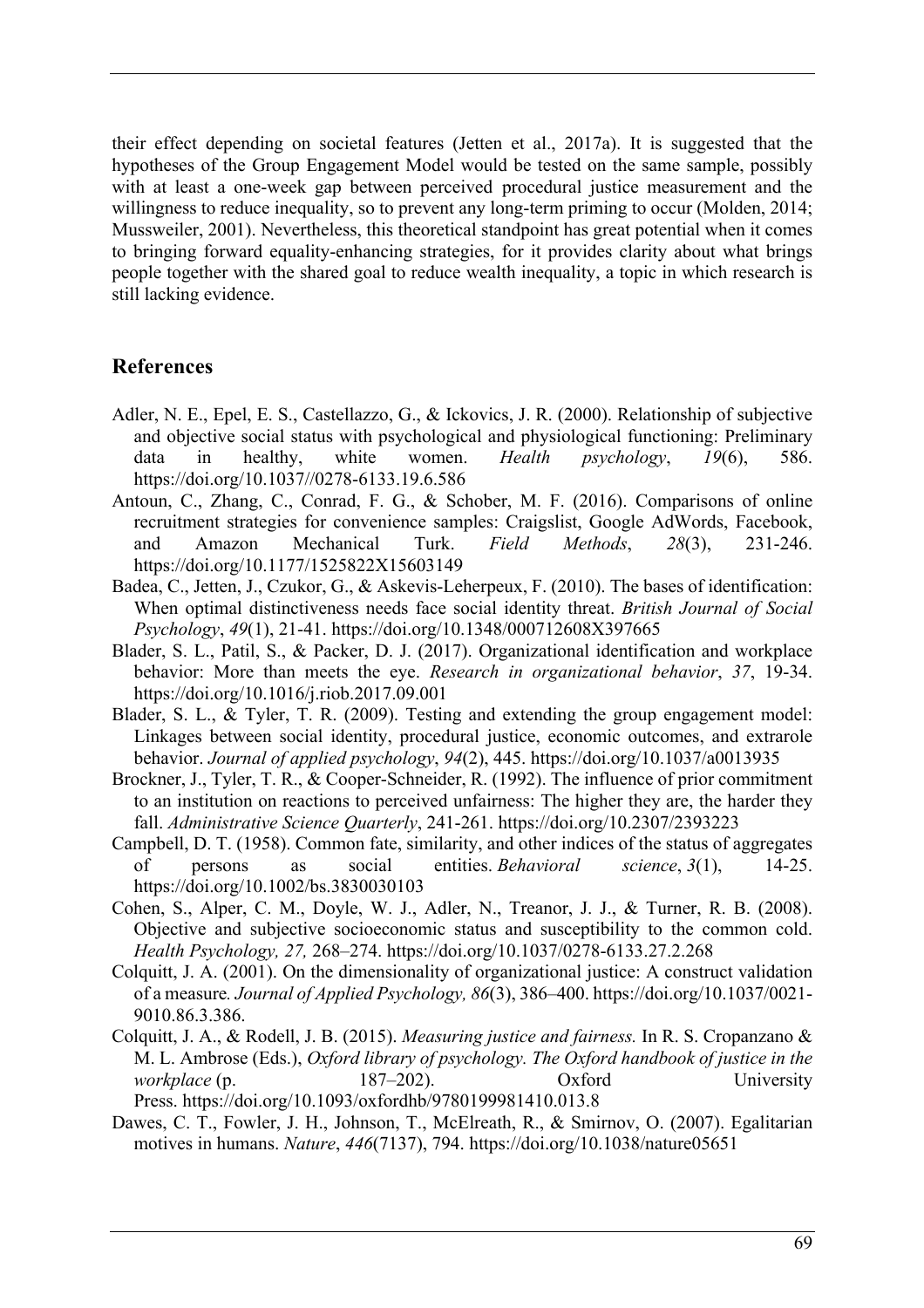- Dienes, Z. (2011). Bayesian versus orthodox statistics: Which side are you on? *Perspectives on Psychological Science*, *6*(3), 274-290. https://doi.org/10.1177/1745691611406920
- Fuller, J. B., Hester, K., Barnett, T., Frey, L., Relyea, C., & Beu, D. (2006). Perceived external prestige and internal respect: New insights into the organizational identification process. *Human relations, 59*(6), 815-846. https://doi.org/10.1177/0018726706067148
- Goodman, E., Adler, N. E., Kawachi, I., Frazier, A. L., Huang, B., & Colditz, G. A. (2001). Adolescents' perceptions of social status: Development and evaluation of a new indicator. *Pediatrics, 108,* 1–8. https://doi.org/10.1542/peds.108.2.e31
- Hains, S. C., Hogg, M. A., & Duck, J. M. (1997). Self-categorization and leadership: Effects of group prototypicality and leader stereotypes. *Personality and Social Psychology Bulletin*, 23, 1087-1099. https://doi.org/10.1177/01461672972310009
- Hamilton, D. L., & Sherman, S. J. (1996). Perceiving persons and groups. *Psychological review*, *103*(2), 336. https://doi.org/10.1037/0033-295x.103.2.336
- Hartner, M., Rechberger, S., Kirchler, E., & Schabmann, A. (2008). Procedural fairness and tax compliance. *Economic Analysis and Policy*, *38*(1), 137. https://doi.org/10.1016/S0313-5926(08)50010-5
- Haslam, C., Jetten, J., & Alexander, S. H. (2012). *The social cure: Identity, health and wellbeing*. Psychology Press.
- Hogg, M. A., Hains, S. C., & Mason, I. (1998). Identification and leadership in small groups: Salience, frame of reference, and leader stereotypicality effects on leader evaluations. *Journal of Personality and Social Psychology*, *75*(5), 1248. https://doi.org/10.1037/0022- 3514.75.5.1248
- Italian National Institute of Statistics (ISTAT). http://dati.istat.it
- Jasinskaja-Lahti, I., Celikkol, G., Renvik, T. A., Eskelinen, V., Vetik, R., & Sam, D. L. (2018). When Psychological Contract Is Violated: Revisiting the Rejection-Disidentification Model of Immigrant Integration. *Journal of Social and Political Psychology*, 6(2), 484-510.
- Jasinskaja-Lahti, I., Liebkind, K., & Solheim, E. (2009). To identify or not to identify? National disidentification as an alternative reaction to perceived ethnic discrimination. *Applied Psychology*, 58(1), 105-128.
- Jetten, J., Haslam, S. A., Cruwys, T., Greenaway, K. H., Haslam, C., & Steffens, N. K. (2017a). Advancing the social identity approach to health and well‐being: Progressing the social cure research agenda. *European Journal of Social Psychology, 47*(7), 789-802. https://doi.org/10.1002/ejsp.2333
- Jetten, J., Wang, Z., Steffens, N. K., Mols, F., Peters, K., & Verkuyten, M. (2017b). A social identity analysis of responses to economic inequality. *Current Opinion in Psychology*, *18*, 1-5. https://doi.org/10.1016/j.copsyc.2017.05.011
- Jost, J. T., & Banaji, M. R. (1994). The role of stereotyping in system‐justification and the production of false consciousness. *British Journal of Social Psychology*, *33*(1), 1-27. https://doi.org/10.1111/j.2044-8309.1994.tb01008.x
- Krawczyk, M. (2010). A glimpse through the veil of ignorance: Equality of opportunity and support for redistribution. *Journal of Public Economics*, *94*(1-2), 131-141. https://doi.org/10.1016/j.jpubeco.2009.10.003
- Lane, R. E. (2004). The fear of equality. In J. T. Jost & J. Sidanius (Eds.), *Political psychology: Key readings*. Psychology Press/Taylor & Francis.
- Laurin K, Gaucher D, Kay A. (2013). Stability and the justification of social inequality. *European Journal of Social Psychology, 43*, 246-254. https://doi.org/10.1002/ejsp.1949
- Lefcheck, J., Byrnes, J., & Grace, J. (2016). Package 'piecewiseSEM'. *R package version*, *1*(1).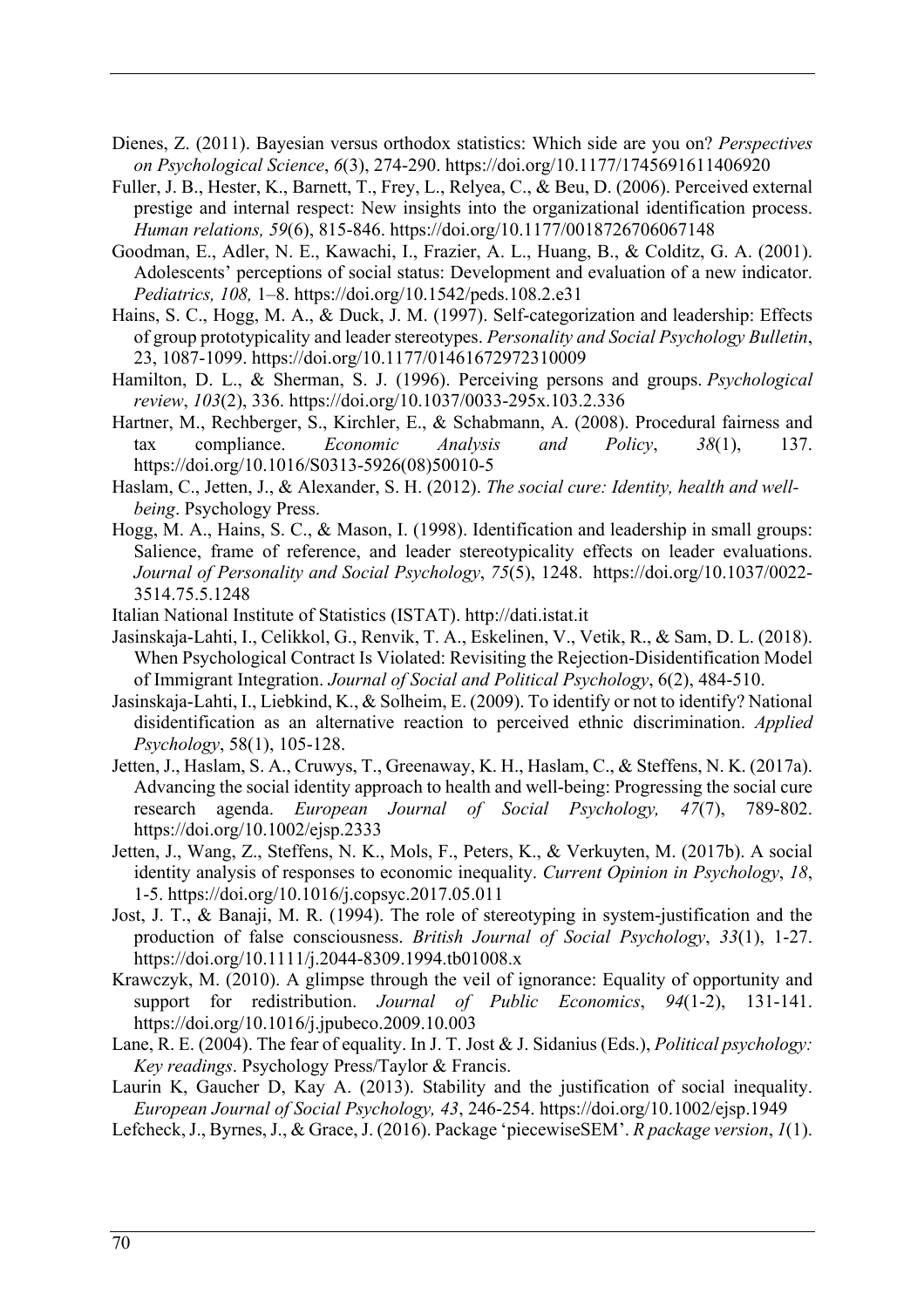- Leventhal, G. S. (1980). What should be done with equity theory? New approaches to the study of fairness in social relationship. In K. J. Gergen, M. S. Greenberg, & R. H. Willis (Eds.), *Social exchange: Advances in theory and research* (pp. 27–55). New York: Plenum.
- Maliepaard, M., & Verkuyten, M. (2018). National disidentification and minority identity: A study among Muslims in Western Europe. *Self and Identity*, *17*(1), 75-91. https://doi.org/10.1080/15298868.2017.1323792
- Mercier, B. G., Wiwad, D., Piff, P. K., Aknin, L., Robinson, A. R., & Shariff, A. (2019). Does Belief in Free Will Increase Support for Economic Inequality? *Collabra: Psychology*, *6*(1), 25. http://doi.org/10.1525/collabra.303
- Molden, D. C. (2014). Understanding priming effects in social psychology: What is "social priming" and how does it occur? *Social Cognition*, *32*(Supplement), 1-11. https://doi.org/10.1521/soco.2014.32.supp.1
- Mols, F., & Jetten, J. (2017). The wealth paradox: Economic prosperity and the hardening of attitudes. *Cambridge University Press*.
- Morey, R. D., & Rouder, J. N. (2018). BayesFactor: Computation of bayes factors for common designs. https://richarddmorey.github.io/BayesFactor/
- Morrison, K. R., Fast, N. J., & Ybarra, O. (2009). Group status, perceptions of threat, and support for social inequality. *Journal of Experimental Social Psychology*, 45(1), 204-210. https://doi.org/10.1016/j.jesp.2008.09.004
- Murphy, K., & Tyler, T. (2008). Procedural justice and compliance behaviour: The mediating role of emotions. *European Journal of Social Psychology*, *38*(4), 652-668. https://doi.org/10.1002/ejsp.502
- Mussweiler, T. (2001). The durability of anchoring effects. *European Journal of Social Psychology*, *31*(4), 431-442. https://doi.org/10.1002/ejsp.52
- Niehues, J. (2014). Subjective perceptions of inequality and redistributive preferences: An international comparison. *Cologne Institute for Economic Research. IW-TRENDS Discussion Paper*, 2, 1-23.

https://pdfs.semanticscholar.org/1fa2/10b6340448329be06aca72950e7ad1105dcc.pdf

- Nishi, A., Shirado, H., Rand, D. G., & Christakis, N. A. (2015). Inequality and visibility of wealth in experimental social networks. *Nature*, *526*(7573), 426. https://doi.org/10.1038/nature15392
- Organization for Economic Co-operation and Development (2019). OECD Economic Outlook. *OECD Publishing, Paris*. https://stats.oecd.org.
- Ortiz, I., & Cummins, M. (2011). Global inequality: Beyond the bottom billion—A rapid review of income distribution in 141 countries. UNICEF Social Inclusion and Policy Budget. https://www.unicef.org/socialpolicy/index\_58230.html
- Piff, P. K., Wiwad, D., Robinson, A. R., Aknin, L. B., Mercier, B., & Shariff, A. (2020). Shifting attributions for poverty motivates opposition to inequality and enhances egalitarianism*. Nature Human Behaviour*, 1-10. https://doi.org/10.1038/s41562-020-0835- 8
- Piketty, T. (2015). About capital in the twenty‐first century. *American Economic Review, 105*(5), 48–53. https://doi.org/10.1257/aer.p20151060
- Qiu, W. (2017). powerMediation: Power/Sample Size Calculation for Mediation Analysis. R package version 0.3.2.
- R Development Core Team (2013). *R: A language and environment for statistical computing* [Computer software manual]. Vienna. http://www.R-project.org
- Raftery, A. E. (1995). Bayesian model selection in social research. *Sociological methodology*, *25*, 111-164. https://doi.org/10.2307/271063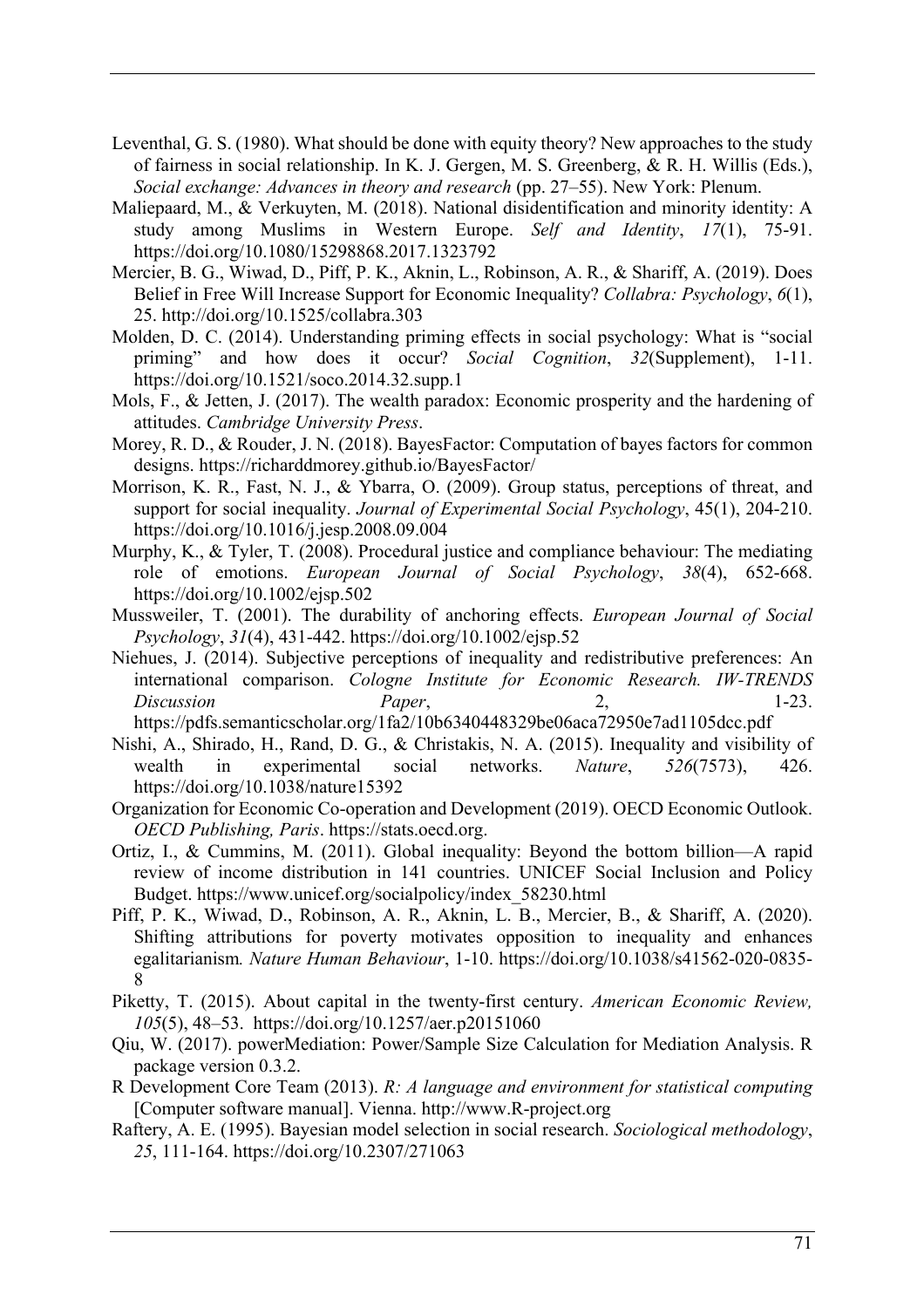- Rosseel, Y. (2012). lavaan: An R Package for Structural Equation Modeling. *Journal of Statistical Software, 48*(2), 1-36. http://www.jstatsoft.org/v48/i02/.
- Saez, E., & Zuckman, G. (2016). Wealth inequality in the United States since 1913: Evidence from capitalized income tax data". *Quarterly Journal of Economics, 131*(2), 519-578. https://doi.org/10.3386/w20625
- Schwartz, S. H., & Rubel, T. (2005). Sex differences in value priorities: Cross-cultural and multimethod studies. *Journal of Personality and Social Psychology*, 89(6), 1010. https://doi.org/10.1037/0022-3514.89.6.1010
- Sedikides, C., & Brewer, M.B. (2001). *Individual self, relational self, collective self*. New York, NY: Psychology Press.
- Shariff, A. F., Wiwad, D., & Aknin, L. B. (2016). Income mobility breeds tolerance for income inequality: Cross-national and experimental evidence. *Perspectives on Psychological Science*, *11*(3), 373-380. https://doi.org/10.1177/1745691616635596
- Shokef, E., & Erez, M. (2008), Cultural intelligence and global identity in multicultural teams, in S. Ang and L. Van Dyne (Eds.), *Handbook of Cultural Intelligence: Theory, Measurement, and Applications* (pp. 177-191). Armonk.
- Tajfel, H. (1978). The achievement of inter-group differentiation. In H. Tajfel (Ed.), *Differentiation between social groups* (pp. 77–100). London, UK: Academic Press.
- Tajfel, H., & Turner, J. C. (1979). An integrative theory of intergroup conflict. In W. G. Austin, & S. Worchel (Eds.), *The social psychology of intergroup relations* (pp. 33-47). Brooks/Cole.
- Terry, D. J., Hogg, M. A., & White, K. M. (1999). The theory of planned behaviour: Self‐ identity, social identity and group norms. *British Journal of Social Psychology, 38*(3), 225- 244. https://doi.org/10.1348/014466699164149
- Tyler, T. R., & Blader, S. L. (2001). Identity and cooperative behavior in groups. *Group Processes & Intergroup Relations*, *4*(3), 207-226. https://doi.org/10.1177/1368430201004003003
- Tyler, T. R., & Blader, S. L. (2003). The group engagement model: Procedural justice, social identity, and cooperative behavior. *Personality and Social psychology Review*, *7*(4), 349- 361. https://doi.org/10.1207/S15327957PSPR0704\_07
- Verkuyten, M., & Yildiz, A. A. (2007). National (dis)identification and ethnic and religious identity: A study among Turkish-Dutch Muslims. *Personality and social psychology bulletin*, *33*(10), 1448-1462. https://doi.org/10.1177/0146167207304276
- Wilkinson, R., & Pickett, K. (2010). *The spirit level: Why equality is better for everyone*. Penguin UK.
- Wilkinson, R., & Pickett, K. (2018). *The inner level: How more equal societies reduce stress, restore sanity and improve everyone's well-being*. Penguin Books.
- Wiwad, D., Mercier, B., Maraun, M. D., Robinson, A. R., Piff, P. K., Aknin, L. B., & Shariff, A. F. (2019). *The Support for Economic Inequality Scale: Development and adjudication*. *PloS one*, *14*(6), e0218685. https://doi.org10.1371/journal.pone.0218685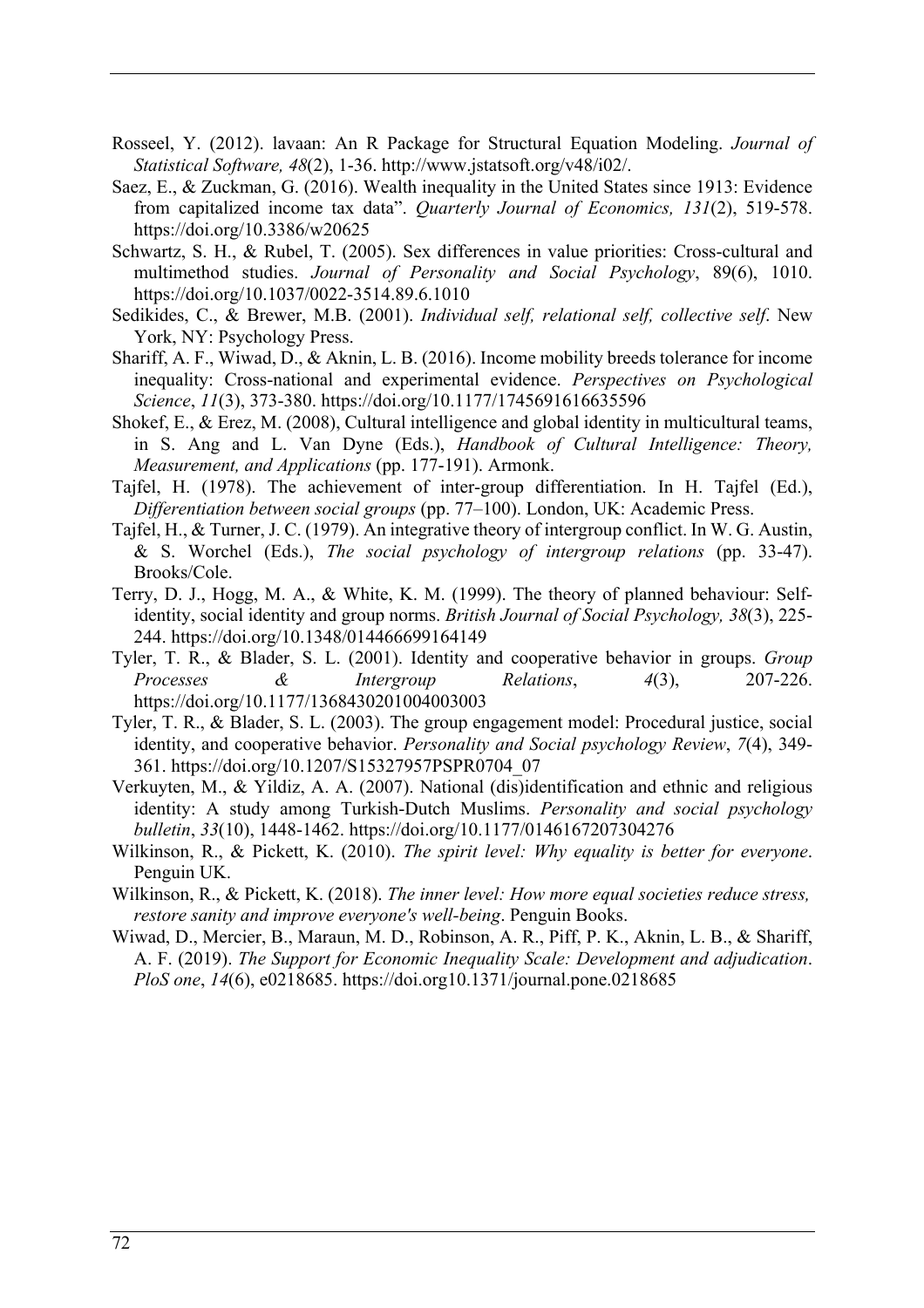# **Appendix A**

### **Correlations and Cronbach's alphas**

|                                 | PJ (Italy)          | PI(EU)    | PJ<br>(world)    | National<br>id. | ${\rm EU}$<br>id. | World<br>id.     | Support<br>for<br>equality<br>(Italy) | Support<br>for<br>equality<br>(EU) | Support<br>for<br>equality<br>(world) | Perceive<br>d SES | Educatio<br>$\mathbf n$ | Gender<br>(female) |
|---------------------------------|---------------------|-----------|------------------|-----------------|-------------------|------------------|---------------------------------------|------------------------------------|---------------------------------------|-------------------|-------------------------|--------------------|
| PJ (Italy)                      | .87                 |           |                  |                 |                   |                  |                                       |                                    |                                       |                   |                         |                    |
| PI(EU)                          | $.48***$            | .89       |                  |                 |                   |                  |                                       |                                    |                                       |                   |                         |                    |
| PJ (world)                      | $.35***$            | $.48***$  | .84              |                 |                   |                  |                                       |                                    |                                       |                   |                         |                    |
| National<br>identification      | $.41***$            | .06       | $.12^{\dagger}$  | .82             |                   |                  |                                       |                                    |                                       |                   |                         |                    |
| EU identification               | $.28***$            | $.56***$  | $.28***$         | $.19***$        | .84               |                  |                                       |                                    |                                       |                   |                         |                    |
| World<br>identification         | $.19***$            | $.35***$  | $.32***$         | $.14*$          | $.51***$          | .85              |                                       |                                    |                                       |                   |                         |                    |
| Support for<br>equality (Italy) | $-.14$ <sup>*</sup> | $-.21$ ** | $-.09$           | $-.05$          | $-.02$            | $-.03$           | .74                                   |                                    |                                       |                   |                         |                    |
| Support for<br>equality (EU)    | $-.22***$           | $-.34***$ | $-.25***$        | $-.01$          | $-.19***$         | $-.08$           | $.59***$                              | .73                                |                                       |                   |                         |                    |
| Support for<br>equality (world) | $-.04$              | .01       | $-.12^{\dagger}$ | $.08\,$         | $.13*$            | .06              | $.47***$                              | $.42***$                           | .69                                   |                   |                         |                    |
| Perceived SES                   | $.08$               | $.15*$    | $.15*$           | .00             | $.14$ $*$         | .06              | $-.19***$                             | $-.24***$                          | $-.02$                                |                   |                         |                    |
| Education                       | .03                 | .07       | $-.07$           | $-.05$          | .09               | .05              | $-.10$                                | $-.12^{\dagger}$                   | .03                                   | $.12***$          |                         |                    |
| Gender (female)                 | $-.02$              | $.07\,$   | .03              | $-.05$          | .11               | $.16*$           | $.19***$                              | $.13*$                             | $.17***$                              | .00.              | .07                     |                    |
| Age                             | $-.08$              | $-.17*$   | $-.25***$        | $-.02$          | $-.16*$           | $-.12^{\dagger}$ | $-.03$                                | .10                                | 04                                    | .03               | .04                     | $-.10$             |

*Note.* Cronbach's α coefficients are on the main diagonal for multi-item scales.

\* p < .05; \*\* p < .01; \*\*\* p < .001;  $\tau$  p < .10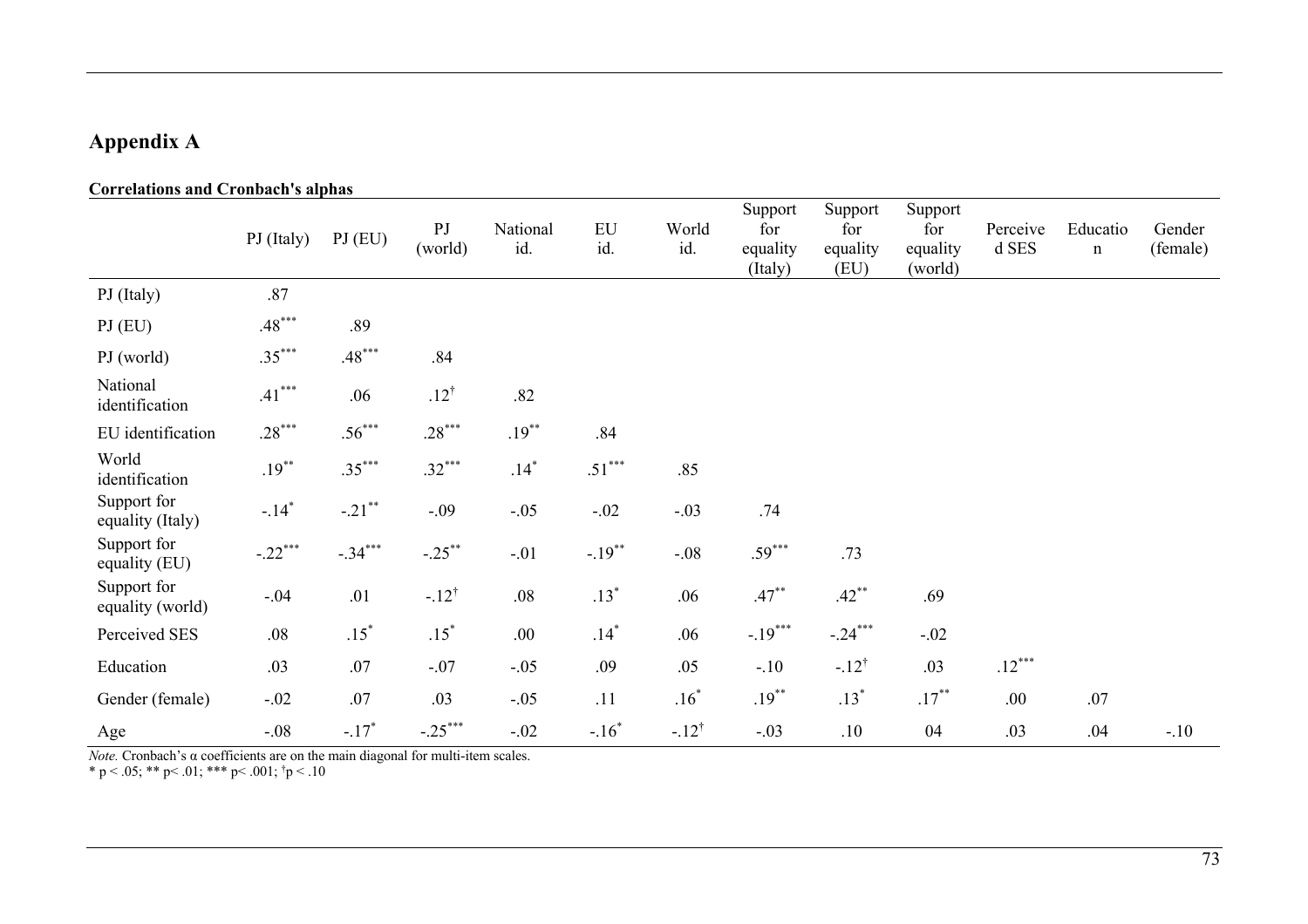# **Appendix B**

|                              | Min. | Mean  | Max. | <b>SD</b> |
|------------------------------|------|-------|------|-----------|
| PJ (Italy)                   | 5    | 12.88 | 32   | 5.97      |
| PI(EU)                       | 5    | 17.64 | 35   | 5.99      |
| PJ (world)                   | 5    | 14.06 | 30   | 5.99      |
| National identification      | 5    | 16.91 | 30   | 6.3       |
| EU identification            | 5    | 20.86 | 30   | 6.13      |
| World identification         | 5    | 19.26 | 30   | 5.5       |
| Support for equality (Italy) | 5    | 21.63 | 30   | 5.61      |
| Support for equality (EU)    | 5    | 20.93 | 30   | 5.63      |
| Support for equality (world) | 9    | 23.38 | 30   | 5.33      |
| Perceived SES                | 1    | 7.40  | 11   | 1.49      |
| Education <sup>a</sup>       | 1    | 4.46  | 6    | 1.18      |

#### **Means, standard deviations, maximum and minimum values**

*Note.* <sup>a</sup> The highest level of education attained was coded as following: 1 = completed elementary school, 2 = completed middle school, 3 = completed high school, 4 = completed bachelor's degree, 5 = completed master's degree, and 6 = completed a PhD.